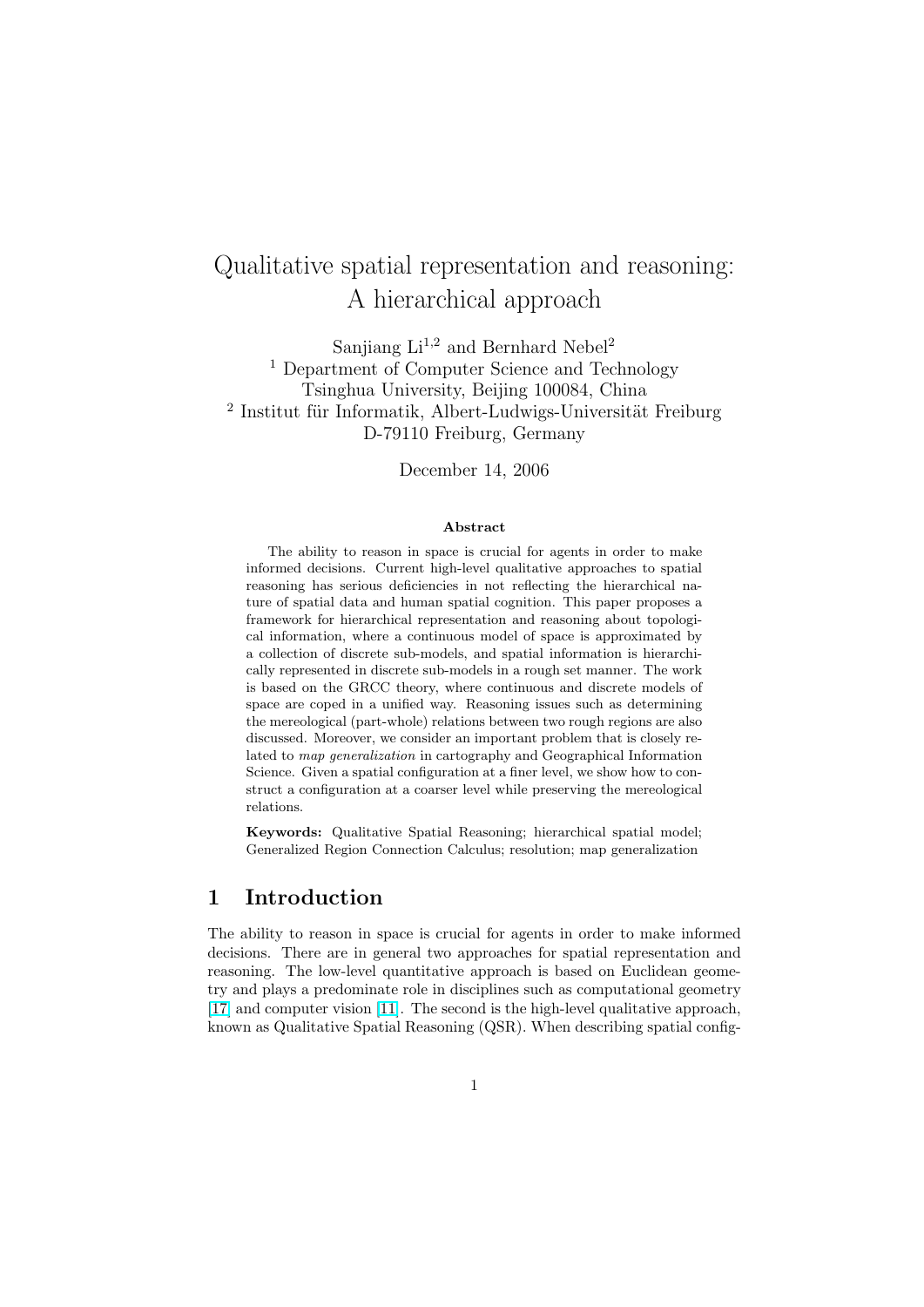urations, qualitative representation and reasoning can be worthwhile if precise, quantitative information is not present or not desirable.

QSR is concerned with the qualitative aspects of representing and reasoning about spatial entities. Among the many aspects of space, topology is perhaps the most fundamental one. The Region Connection Calculus (RCC), initially developed in [\[18,](#page-22-0) [19,](#page-22-0) [4\]](#page-21-0) by the Leeds group, is widely recognized as the major topological formalism for QSR.

#### 1.1 The problem with current high-level approaches

Current high-level approaches to spatial reasoning, RCC in particular, suffer from the following two serious deficiencies:

- they do not relate to quantitative spatial reasoning; and
- they do not reflect the hierarchical nature of spatial data and human spatial cognition.

It has been widely recognized that the high-level, logic-based approaches have little relevance to the quantitative approaches adopted in the acquisition, storage, and manipulation of real-world data. One important reason for this lies in the discrepancy between the continuous space models favored by high-level approaches and the discrete, digital representations used at the low-level [\[9\]](#page-21-0).

As a matter of fact, one axiom of RCC specifies that each region contains a (non-tangential) proper part, which makes RCC has nothing to do with discrete spaces (in the sense that each region is a union of atomic regions). On the other hand, discrete spaces are evidently important in real-world applications such as digital image processing, manipulation of various kinds of networks in GIS, etc. This discrepancy between qualitative and quantitative approaches to spatial information closely relates to the vector-raster debate in spatial data handling [\[25\]](#page-22-0).

The second problem is concerned with hierarchy and granularity. A granularity is formed by abstracting away from the world only related information, and a series of abstracting activities result in a hierarchy of granularities. Hierarchy is fundamental to human cognition [\[12,](#page-21-0) p.310], and "our ability to conceptualize the world at different granularities and to switch among these granularities is fundamental to our intelligence and flexibility." [\[10\]](#page-21-0)

In particular, since the spatial environment is infinitely complex, humans typically use hierarchies as the major conceptual tool to structure and reason about the infinite levels of details [\[30\]](#page-23-0). This coarse-to-fine approach is usually very efficient since a lot of unrelated information has been discarded, and we need to focus only on a rather restricted domain.

Current high-level formalisms of spatial reasoning, like RCC, consider only ideal, infinite-precision information. It is strongly desirable to extend these theories to support multi-representation and hierarchical reasoning.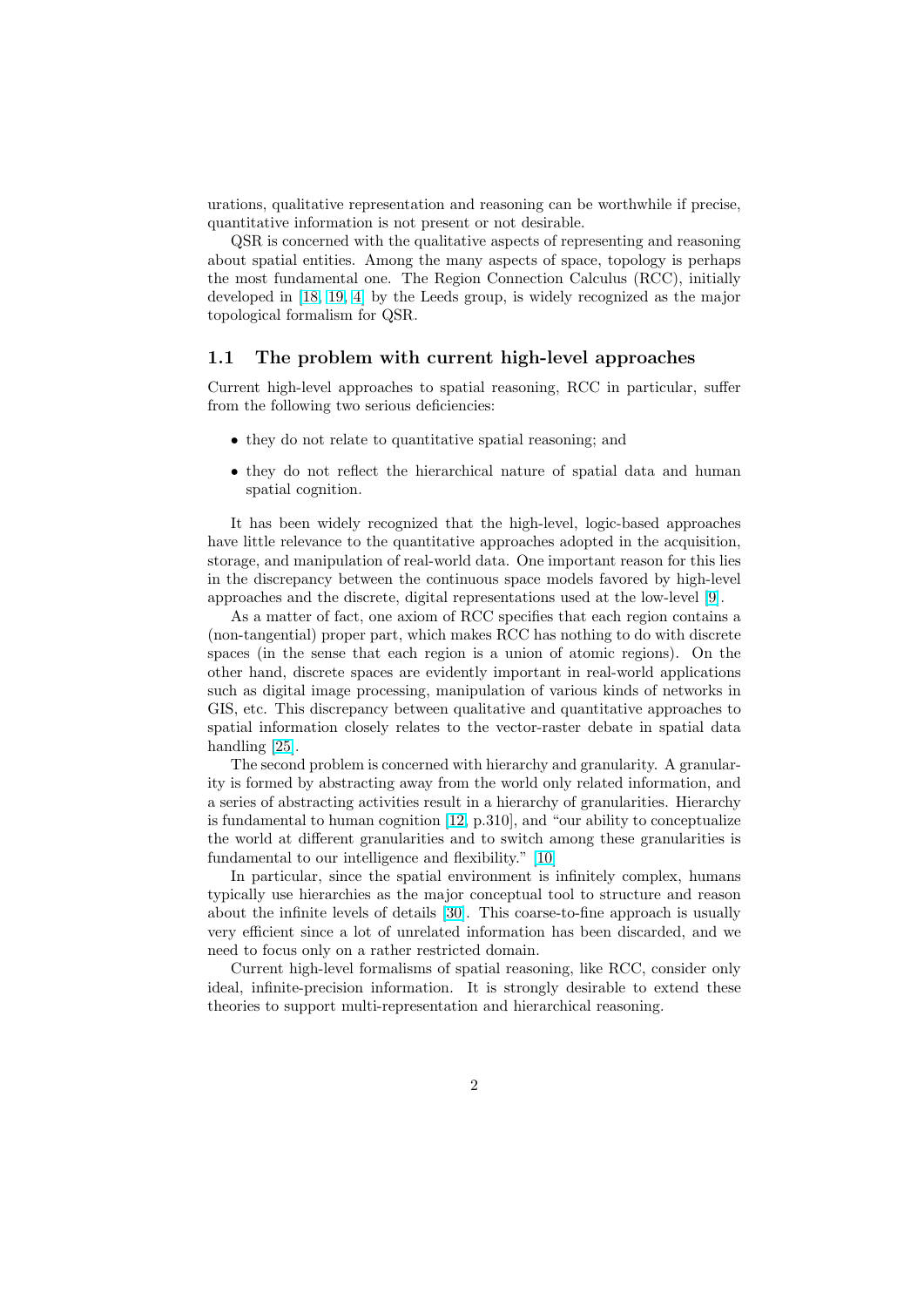The above two problems are closely related. On the one hand, to provide a hierarchical approach to qualitative spatial reasoning, we need to relate discrete representations to the continuous models, which are favored by high-level approaches. In particular we should develop a high-level approach to discrete spaces that is compatible with existing formalisms of QSR. In this context, a discrete model can be taken as an approximation of continuous ones at certain finite-precision. And, on the other hand, a hierarchical structure would be crucial in understanding the relation between discrete and continuous representations of spatial information. In other words, the hierarchical method will bridge the gap between high-level qualitative approaches to spatial information and low-level quantitative ones.

### 1.2 Related work

In recent years efforts [\[8,](#page-21-0) [9,](#page-21-0) [15,](#page-22-0) [23\]](#page-22-0) have been devoted to provide a high-level, qualitative account for discrete spaces. These works, however, do not consider problems like "How can a discrete model be linked to a continuous one?" and "Can we construct continuous models step-by-step, using discrete (or even finite) models?" It is in this sense we say that the relationship between discrete models and continuous ones is still unclear, and the connection between highlevel (qualitative) and low-level (quantitative) approaches to spatial information handling is still missing.

The importance of hierarchical reasoning has been identified by several authors in the field of Geographical Information Science [\[30,](#page-23-0) [29,](#page-23-0) [2,](#page-21-0) [32\]](#page-23-0). Timpf and Frank [\[30\]](#page-23-0) give a definition of hierarchical spatial reasoning, using hierarchical spatial data structures, which computes increasingly better results in a hierarchical fashion and stops the computation when a 'good enough' result is achieved. Based on this general approach, Winter [\[32\]](#page-23-0) proposes a hierarchical method for determining mereological (part-whole) relations between two regions represented as quadtrees [\[24\]](#page-22-0).

Worboys [\[33\]](#page-23-0) provides a formal framework for treating the notion of resolution and multi-resolution in geographic spaces. He goes further to develop a rough set [\[16\]](#page-22-0) like approach to reasoning with imprecision about spatial entities and relationships resulting from finite resolution representations. Stell and Worboys [\[28\]](#page-23-0) also introduce a concept of stratified map space to deal with generalization and vagueness in multi-resolution spatial data handling.

Worboys' approach is to a certain extent orthogonal to Timpf and Frank's hierarchical approach. On the one hand, the multi-resolution representation is more general than the hierarchical representation in the sense that two resolutions may be incomparable, and on the other hand, Worboys does not consider how to reason hierarchically in this framework.

#### 1.3 Our approach

The main objective of this paper is to establish a hierarchical approach to highlevel spatial reasoning. Our research is based on the well known RCC theory,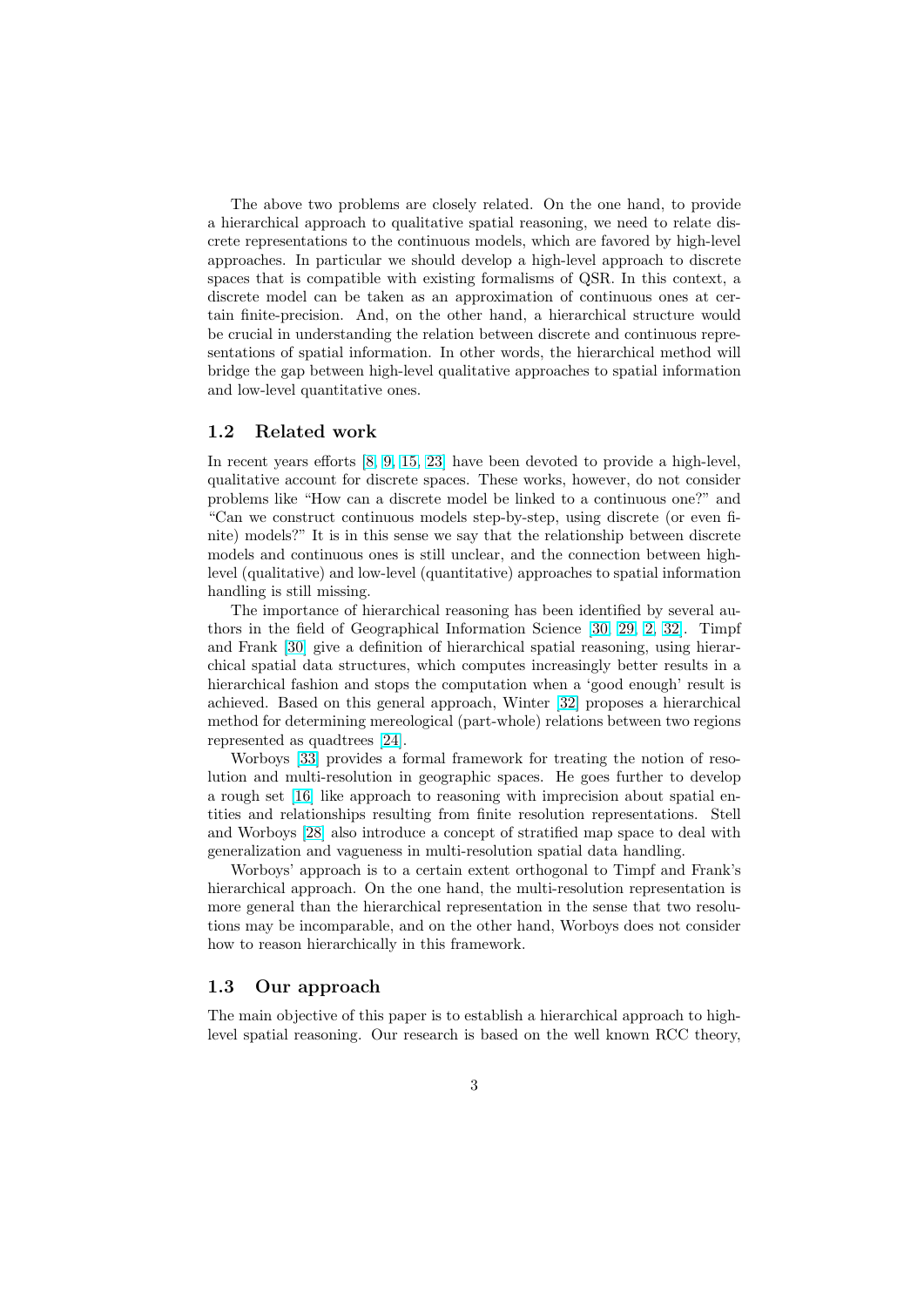<span id="page-3-0"></span>which was first proposed by Randell, Cohn, and Cui [\[18,](#page-22-0) [19,](#page-22-0) [4\]](#page-21-0), and studied by many other researchers, see e.g. [\[21,](#page-22-0) [26,](#page-22-0) [6,](#page-21-0) [20,](#page-22-0) [13,](#page-21-0) [14\]](#page-22-0). In particular, Li and Ying [\[14\]](#page-22-0) propose a generalization of RCC, termed GRCC, which accommodates both continuous (RCC) and discrete models of space. Several categorical notions such as sub-models and direct limits are introduced in the GRCC theory. Moreover, an approach to constructing RCC models as direct limits of collections of finite models is also given. These notions can be useful for clarifying the connection between discrete and continuous models, and it would be natural to approximately represent space as a family of discrete models which varies over a lattice of levels of details. This paper can be regarded as a continuation of the research line started in Li and Ying [\[14\]](#page-22-0).

We begin with two definitions of hierarchical spatial model in the GRCC theory. Then we propose an approach to reasoning with imprecision about spatial entities and relationships in a fixed resolution. We represent each object x in a fixed resolution as a pair  $(i(x), j(x))$  with the constraint that  $i(x)$  is a (possibly proper) part of  $y(x)$ . This rough set approach has been used by Cohn and Gotts [\[3\]](#page-21-0) and Worboys [\[33\]](#page-23-0). We further propose several methods to classify the relationships between regions represented in a fixed resolution. Next, we give rules to deduce the possible relation between two objects from the information obtained at the present resolution. Moreover, we consider an important problem that is closely related to map generalization in cartography and Geographical Information Science. Given a spatial configuration at a finer level, we show how to construct a configuration at a coarser level while preserving the mereological relations.

#### 1.4 Structure of this paper

The rest of this paper is organized as follows. In Section 2 we recall the generalized RCC theory proposed in [\[14\]](#page-22-0) and then introduce two definitions of hierarchical spatial models in Section 3. Section 4 concerns the representation of regions and their relationships in a fixed resolution. In Section 5 we give rules to determine the mereological relations between rough regions. Section 6 considers how to generalize information at finer resolution to coarser resolution without changing the relations between any two regions. Conclusions and further work are given in Section 7.

### 2 Generalized Region Connection Calculus

In this section we recall some basic notions of the generalized RCC model proposed in Li and Ying [\[14\]](#page-22-0). The Generalized Region Connection Calculus (GRCC), following RCC, is an axiomatization of space that takes regions as primitive.

Definition 2.1 (GRCC model [\[14\]](#page-22-0)). A GRCC model is a complete Boolean algebra  $B = \langle B; 0, 1, +, \cdot, - \rangle$  together with a binary relation C on B such that C, called a contact relation, satisfies the following conditions: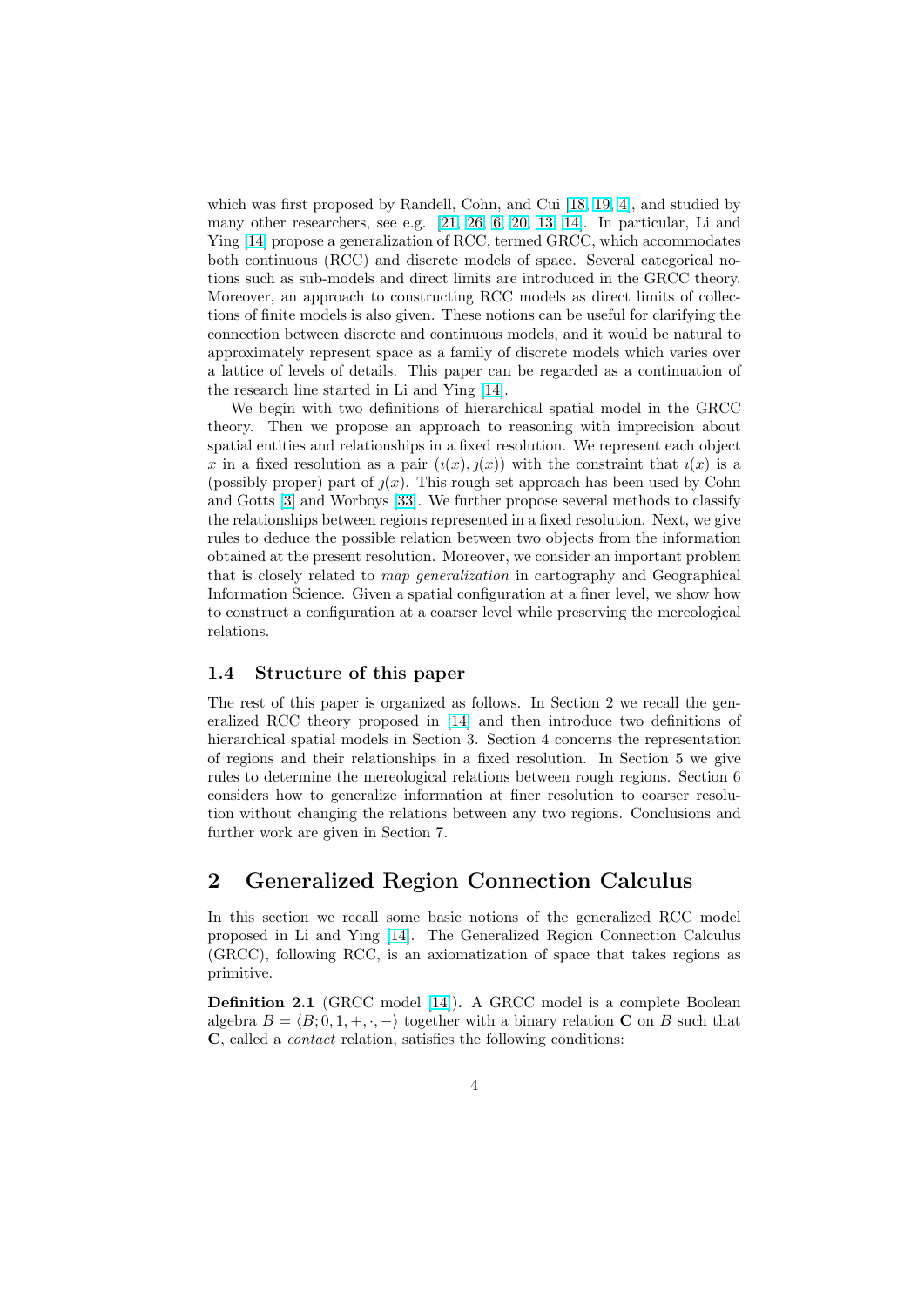- <span id="page-4-0"></span>(C1) **C** is a reflexive and symmetric relation on  $B \setminus \{0\}.$
- (C2) For all  $x, y, z \in B \setminus \{0, 1\}$ ,  $\mathbf{C}(x + y, z)$  iff either  $\mathbf{C}(x, z)$  or  $\mathbf{C}(y, z)$  holds.
- (C3) For all  $x \in B \setminus \{0, 1\}$ ,  $\mathbf{C}(x, -x)$ , where  $-x$  is the complement of x in B.

Standard GRCC models arise from connected topological spaces.

**Example 2.1.** Suppose X is a connected topological space, write  $RC(X)$  for the complete Boolean algebra of regular subsets of  $X$ . For any two nonempty regular sets  $A, B \in RC(X)$ , define  $AC_XB$  if and only if  $A \cap B \neq \emptyset$ . It is straightforward to show that  $\mathbf{C}_X$  is a contact relation on  $\mathsf{RC}(X)$ . We call  $\langle \mathsf{RC}(X), \mathbf{C}_X \rangle$  the standard GRCC model on X.

For a GRCC model  $\langle B, \mathbf{C} \rangle$ , we often call a non-zero element in B a region, and call 1 the *universe*. For two elements a, b in B, we write  $a \leq b$  if  $a + b = b$ , and write  $a < b$  if  $a \leq b$  but not  $b \leq a$ . An element a in B is an atom if  $b < a$ implies  $b = 0$  for all  $b \in B$ . Since elements in a GRCC model are interpreted as regions, we also call  $\leq$  the *part-of* relation, and write **P** for  $\leq$ .

In a GRCC model  $\langle B, C \rangle$ , using the part-of relation **P** and the contact relation  $C$ , we can define a collection of relations on  $B$ . Table [1](#page-5-0) summarizes the definition of these relations. Note that the relations EQ,PO,O,DR,DC,EC are symmetrical, and the relations P,PP,TPP,NTPP are non-symmetrical. For a non-symmetrical relation  $\mathbf{R}$ , we write  $\mathbf{R}^{\sim}$  for its converse. The relations

$$
\mathbf{EQ}, \mathbf{DR}, \mathbf{PO}, \mathbf{PP}, \mathbf{PP}^{\vee} \tag{1}
$$

form a jointly exhaustive and pairwise disjoint (JEPD) set of relations, which are known as the RCC5 basic relations. The RCC5 algebra consists of unions (or disjunctions) of RCC5 basic relations, and an RCC5 relation is also known as a mereological relation or a part-whole relation.

Note that  $\overrightarrow{DR}$  can be divided into  $\overrightarrow{EC}$  and  $\overrightarrow{DC}$ ,  $\overrightarrow{PP}$  ( $\overrightarrow{PP}$ ), resp.) can be divided into **TPP** and **NTPP** ( $\mathbf{TPP}^{\sim}$  and  $\mathbf{NTPP}^{\sim}$ , resp.). This results in another JEPD set of relations, known as the RCC8 basic relations.

$$
EQ, DC, EC, PO, TPP, TPP^-, NTPP, NTPP^-(2)
$$

The RCC8 algebra consists of unions (or disjunctions) of RCC8 basic relations, and an RCC8 relation is also known as a topological relation.

Next, we consider two special kinds of GRCC models.

**Definition 2.2** ([\[14\]](#page-22-0)). A GRCC model  $\langle B, \mathbf{C} \rangle$  is *continuous* if each region in B contains a non-tangential proper part. We say  $\langle B, \mathbf{C} \rangle$  is discrete if B is atomic complete, i.e. each region in  $B$  is the sum of all atoms it contains.

A continuous GRCC model is precisely an RCC model [\[19\]](#page-22-0). Recently, Düntsch and Winter [\[7\]](#page-21-0) show that every continuous model is isomorphic to a substructure of some standard model on a certain connected space X.

A discrete GRCC model corresponds to a model of Galton [\[9\]](#page-21-0). In fact, write  $AT(B)$  for the set of atoms in B, and write A for the restriction of C to  $AT(B)$ .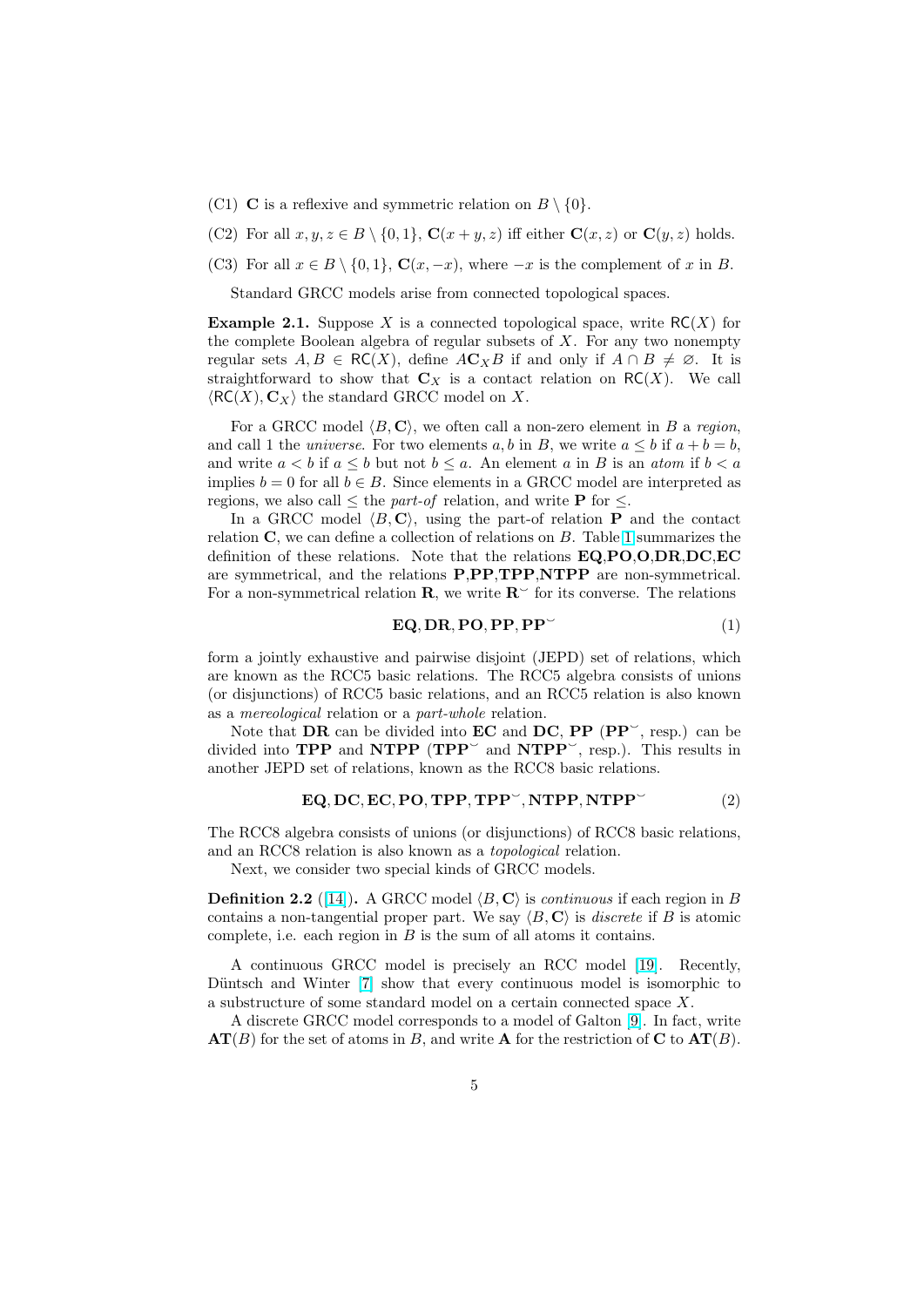Table 1: Relations defined in GRCC

<span id="page-5-0"></span>

| Relation    | Interpretation                         | Definition                                                   |
|-------------|----------------------------------------|--------------------------------------------------------------|
| EQ          | a is <i>identical</i> with b           | $a = b$                                                      |
| DR          | a is discrete from b                   | $a \cdot b = 0$                                              |
| $\bf PP$    | a is a proper part of b                | a < b                                                        |
| O           | a overlaps b                           | $a \cdot b > 0$                                              |
| PO          | a partially overlaps b                 | $(a\mathbf{O}b) \wedge (a \not\leq b) \wedge (a \not\geq b)$ |
| DC          | a is not in contact with b             | $\neg(a\mathbf{C}b)$                                         |
| EC          | a is in external contact with b        | $(aCb) \wedge (aDRb)$                                        |
| <b>TPP</b>  | a is a tangential proper part of b     | $(aPPb) \wedge (aEC - b)$                                    |
| <b>NTPP</b> | a is a non-tangential proper part of b | $a\mathbf{DC} - b$                                           |

Then  $A$  is an *adjacency* relation in the sense of Galton [\[9\]](#page-21-0). The following lemma links adjacency relations to contact relations.

**Lemma 2.1** ([\[14\]](#page-22-0)). Let B be a discrete GRCC model. Then two regions a, b in B are in contact, i.e. a $\mathbf{C}b$ , if and only if we have two atoms  $w_1 \le a$  and  $w_2 \le b$ such that  $w_1$  and  $w_2$  are in contact, i.e.  $w_1 \mathbf{A} w_2$ .

## 3 Hierarchical spatial models: definitions and examples

Intuitively, a hierarchical structure arises from a system of resolutions. In this section we introduce two definitions of hierarchical models, and give two examples.

For a set of locations S, Worboys [\[33\]](#page-23-0) defines a resolution to be a finite partition of S, where a partition is in the set-theoretical sense. This definition may lead to some problems when we interpret elements of a partition as closed regions: adjacent elements share their boundary. This violates the set-theoretical definition of a partition. In this paper we adopt the following lattice theoretical definition of partition.

**Definition 3.1** (Partition). Let  $B = \langle B; 0, 1, +, \cdot, - \rangle$  be a complete Boolean algebra. For  $a \in B$ , we say  $X = \{d_i : i \in I\} \subset B$  is a partition of a if the following condition holds:

 $\Sigma_{i \in I} d_i = a$  and  $(\forall i \in I) d_i \neq 0$  and  $(\forall i, j \in I)[i \neq j \rightarrow d_i \cdot d_j = 0].$  (3)

The following lemma characterizes the concept of partition in standard GRCC models (see Example [2.1\)](#page-4-0).

**Lemma 3.1.** Let  $X$  be a connected topological space, and let a be a nonempty regular closed subset of X, i.e. a is a region in  $RC(X)$ . A collection of regions regular closed subset of  $\Lambda$ , i.e. a is a region in  $\mathcal{R}(X)$ . A collection of regions  $\{a_i\}_{i\in I}$  in  $\mathcal{R}C(X)$  is a partition of a if and only if  $\overline{\bigcup_{i\in I} a_i} = a$ , and for all  $i \neq j$ we have  $(a_i \cap a_j)^\circ = \varnothing$ , where  $\overline{b}$  and  $b^\circ$  are, respectively, the closure and interior of set b.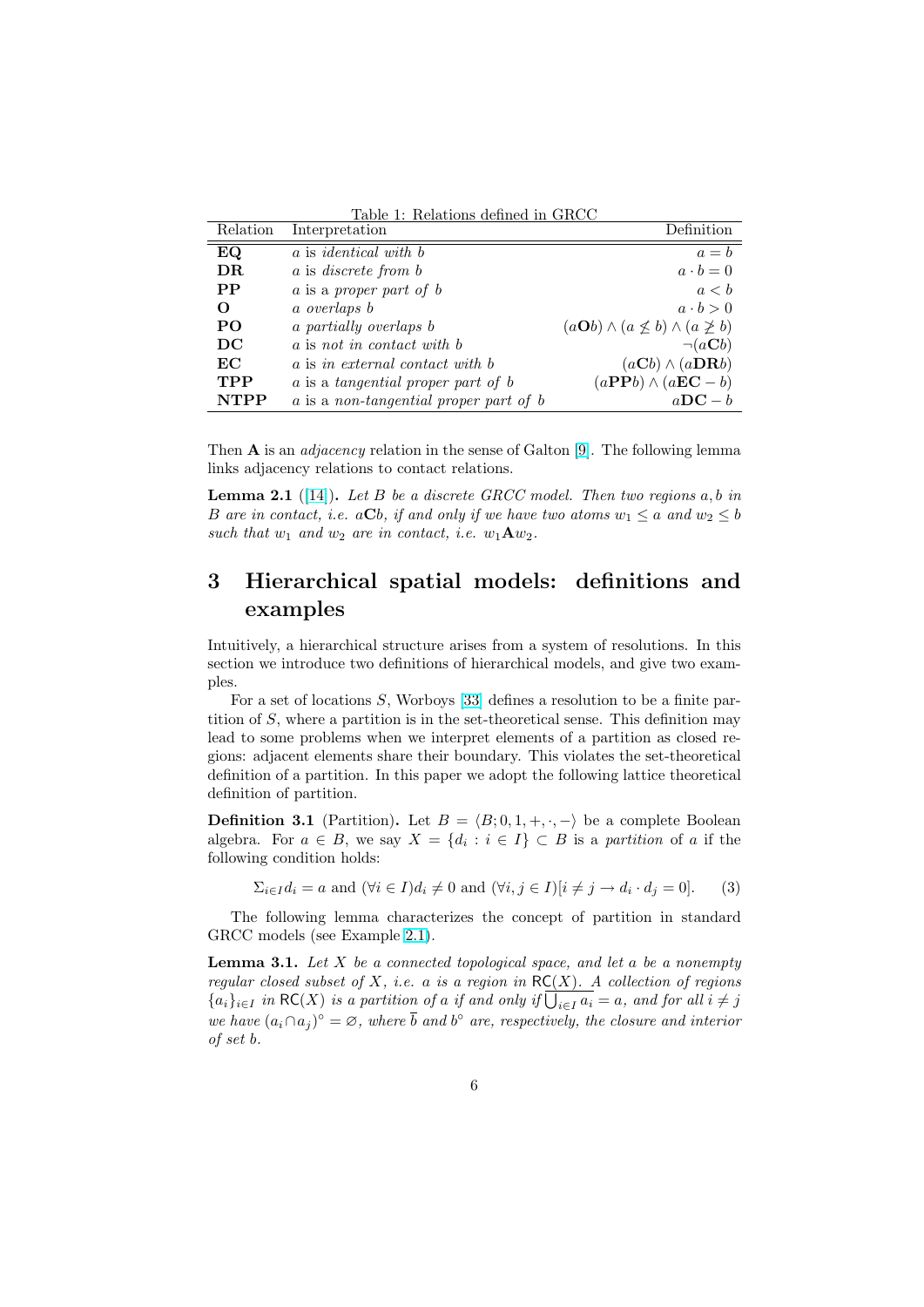<span id="page-6-0"></span>We now define the concept of resolution in the context of GRCC theory.

**Definition 3.2** (Resolution). Given a GRCC model  $\langle B, C \rangle$  and a sub-algebra B' of B, write  $\mathbf{C}|_{B'}$  for the restriction of C to  $B' \times B'$ , and call  $\langle B', \mathbf{C}|_{B'} \rangle$  a sub-model of  $\langle B, \mathbf{C} \rangle$ . For a sub-model  $\langle B', \mathbf{C} |_{B'} \rangle$ , if  $B'$  is discrete, then we call  $\langle B', \mathbf{C} |_{B'} \rangle$  a resolution of B, and call each atom of B' a B'-granule or a B'-pixel of B.

We note here that if  $B'$  is a resolution of  $B$ , then the set of atomic regions (i.e. granules) in  $B'$  is a partition of the universe 1.

For a GRCC model B, suppose  $\mathcal R$  is the set of all resolutions of B. There is a natural partial order on  $\mathcal{R}$ . Given two resolutions  $B_1$  and  $B_2$ , we say  $B_1$ is finer than  $B_2$ , written  $B_1 \prec B_2$ , if  $B_2$  is a sub-algebra of  $B_1$ . In terms of granules,  $B_1$  is finer than  $B_2$  if and only if each  $B_1$ -granule is contained in some  $B_2$ -granule. In this sense, we say the grain size, or the *granularity*, of  $B_1$  is *finer* than that of  $B_2$ .

Two resolutions  $B_1$  and  $B_2$  can be incomparable (cf. [\[33\]](#page-23-0)). Moreover, we have the following result.

**Theorem 3.1.** For a GRCC model B, suppose  $\mathcal{R}$  is the set of all resolutions of B. Set  $B_1 \sqcup B_2 = B_1 \cap B_2$  and set  $B_1 \sqcap B_2$  to be the sub-algebra generated by  $B_1 \cup B_2$ . Then  $\langle \mathcal{R}; \prec; \sqcap, \sqcup \rangle$  is a lattice.

*Proof.* This follows from that  $B_1 \sqcup B_2$  ( $B_1 \sqcap B_2$ , resp.) is the finest (the coarsest, resp.) resolution which is coarser (finer, resp.) than both  $B_1$  and  $B_2$ .  $\Box$ 

We call  $\langle \mathcal{R}; \prec; \sqcap, \sqcup \rangle$  the resolution lattice of B. Note that this lattice may be unbounded. On the one hand, we know  $2 = \{0, 1\}$  is the coarsest resolution. But on the other hand, there may be no finest resolution. This is because  $B$ may not be discrete.

Given a GRCC model B, a hierarchical spatial model can be obtained by associating a collection of resolutions of  $B$ , where each resolution can be taken as an approximation of B at a certain coarse granularity.

Definition 3.3 (Hierarchical spatial model). Let B be a GRCC model, and let R be its resolution lattice. A hierarchical spatial model over B is a pair  $(B, \mathcal{R}_1)$ , where  $\mathcal{R}_1$  is a sub-lattice of  $\mathcal{R}$ .

In GIS, hierarchical structures usually are obtained by recursively decomposing a plane region into sub-regions at different levels. This means, in our terms, the set of resolutions we choose (viz.  $\mathcal{R}_1$ ) is in liner order. This observation leads to the following restricted version of a hierarchical model.

Definition 3.4 (Restricted hierarchical spatial model). Let B be an RCC model, and let  $\mathcal R$  be the resolution lattice of  $B$ . A restricted hierarchical spatial model over B is a pair  $(B, \mathcal{R}_1)$ , where

$$
\mathcal{R}_1 = \{B_1, B_2, \cdots\}
$$

is a sequence of resolutions in R such that  $B_{i+1}$  strictly refines  $B_i$  for each  $i \geq 1$ is a sequence of real and  $\bigcup_{i\geq 1}B_i=B.$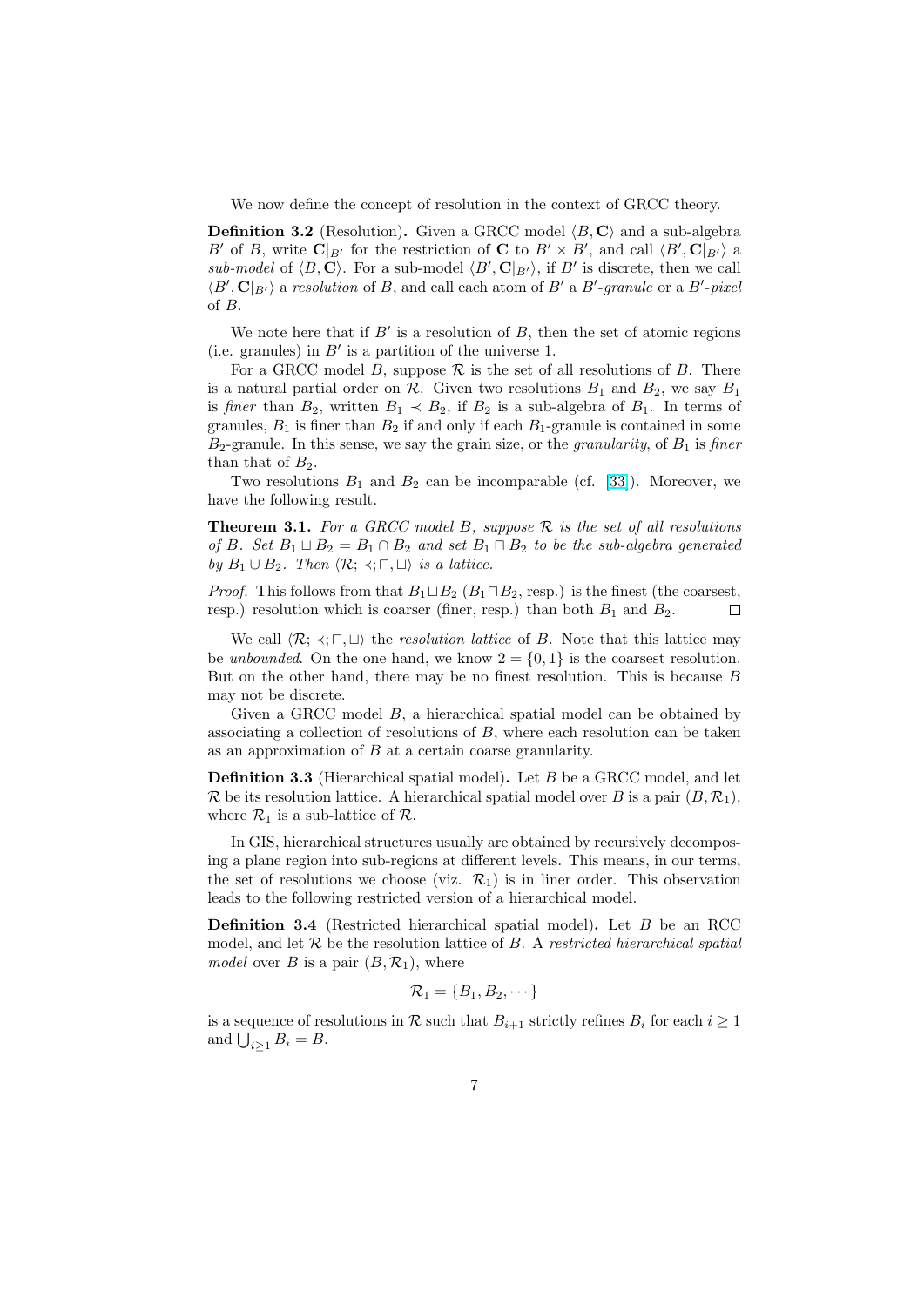

<span id="page-7-0"></span>Figure 1: A fragment of a regular hierarchical partition, where  $p_i$  is an *i*-th pixel, and  $p_{i+1}$  is a sub-pixel of  $p_1$  for  $2 \le i \le 5$ .

For a restricted hierarchical spatial model  $B$ , each region in  $B$  can be completely determined in a certain fine enough resolution. This is because  $B$  is the union of all resolutions  $B_i$ .

The most important example of hierarchical spatial model arises from hierarchical regular partitions of the real plane, where we hierarchically decompose the plane into small squares of equal size, often called pixels (see Figure 1). This means each pixel in the  $i$ -th partition, called an  $i$ -pixel, can be further decomposed into 4 equally sized pixels of the  $(i + 1)$ -th partition. A region in the  $i$ -th partition is defined to be the union of a nonempty set of  $i$ -pixels. Write  $B_i$  for the set of regions in the *i*-th partition together with the empty set. Then each  $B_i$  is an atomic complete Boolean algebra, which is isomorphic to the powerset algebra of the digital plane  $\mathbb{Z}^2$ . Moreover, for each  $i \geq 1$ ,  $B_i$ is a proper subalgebra of  $B_{i+1}$ . Write B for the set of regions in all partitions together with the empty set. Then  $B = \bigcup_{i \geq 1} B_i$  and B is an atomless Boolean algebra.

There are, among others, two possible ways of defining the contact relation on B. They are based on, respectively, the well-known notion of 4- and 8 neighborhood in digital topology  $[22]$  (see Figure [2\)](#page-8-0). For a fixed i, two i-pixels are  $\lambda$ -adjacent if they are either identical or 4-neighbors; correspondingly, two regions  $a, b$  in  $B_i$  are in 4-contact if there are two 4-adjacent pixels contained respectively in a and b.

#### **Lemma 3.2.** With the 4-contact relation each  $B_i$  is a discrete GRCC model.

*Proof.* Since each  $B_i$  is atomic complete, we need only to show that  $B_i$  satisfies the three conditions  $(C1-3)$  in Definition [2.1.](#page-3-0) Take  $(C3)$  as an example. For a region  $0 \neq x \neq 1$  we show x is in 4-contact with its complement  $-x$ . There is an *i*-pixel p contained in x such that x does not contain all 4-neighbors of p. Write q for a 4-neighbor of p such that q is not contained in x. This means q is contained in  $-x$ . Since p and q are 4-adjacent, we know x and its complement are in 4-contact.  $\Box$ 

In general, for two regions  $a, b$  in  $B$ , recall that  $B = \bigcup_{k \geq 1} B_k$ , there is some  $i \geq 1$  such that  $a, b \in B_i$ . We define  $a, b$  to be in 4-contact if they are in 4-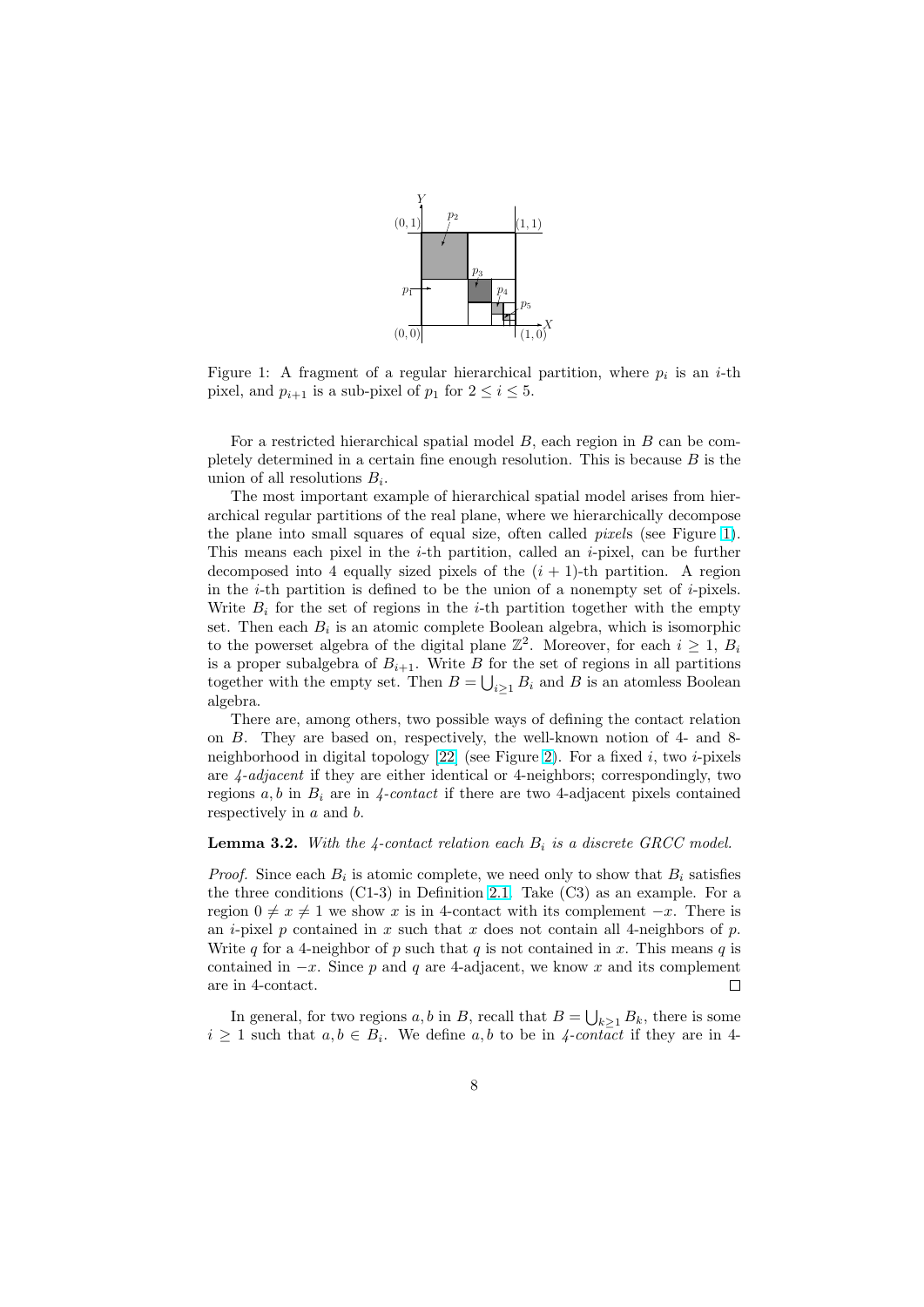| ı | υ |  | × |  |
|---|---|--|---|--|
|   |   |  |   |  |

Figure 2: The 4 and 8 neighbors of a pixel p.

<span id="page-8-0"></span>contact in  $B_i$ , i.e. there are two 4-adjacent *i*-pixels contained in  $a, b$  respectively. This is well defined because, if two regions  $a, b$  are in 4-contact in  $B_i$ , then they are also in 4-contact in  $B_j$  for any  $j \geq i$ .

Write  $C_4$  for this contact relation on  $B$ . Then we have the following result.

**Theorem 3.2.** For  $B = \bigcup_{k\geq 1} B_k$  and  $\mathbf{C}_4$  defined as above,  $\langle B, \mathbf{C}_4 \rangle$  is a continuous GRCC model.

*Proof.* By Lemma [3.2](#page-7-0) it is clear that  $\langle B, C_4 \rangle$  is a GRCC model. To show it is continuous, note that each *i*-pixel contains a  $(i + 2)$ -pixel as a non-tangential proper part (ntpp for short). For example,  $p_3$  is an ntpp of  $p_1$  in Figure [1.](#page-7-0)  $\Box$ 

Similar definitions and results apply to  $\langle B, \mathbf{C}_8 \rangle$ .

**Theorem 3.3.** For  $B = \bigcup_{k\geq 1} B_k$  and  $\mathbf{C}_8$ ,  $\langle B, \mathbf{C}_8 \rangle$  is a continuous GRCC model.

It is straightforward to show that two regions in  $B$  are in 8-contact if and only if they share a common point. Also note that each region in  $B$  is a plane region. This suggests that  $\langle B, C_8 \rangle$  is a sub-model of the standard RCC model on the plane (see Example [2.1\)](#page-4-0).

But the situation is different for  $\langle B, C_4 \rangle$ . Two regions are in 4-contact if they share a segment or a sub-region. Clearly, two 4-contact regions are necessarily 8-contact. The stronger 4-contact relation can be useful in describing situations, say, a worm passing from one region to another without being perceived.

Remark 3.1. One reviewer raised the following interesting question: is it possible each RCC model to be represented as a restricted hierarchical model? The answer is negative, however. Take  $X = [0, 1]^2$  and consider the standard RCC model  $RC(X)$ . Suppose  $RC(X)$  can be represented as a restricted hierarchical model  $\mathcal{RC}(X)$ . Suppose  $\mathcal{RC}(X)$  can be represented as a restricted merarchical model by  $\mathcal{RC}(X) = \bigcup_{i \geq 1} B_i$ , where  $B_1, \dots, B_n, \dots$  is a sequence of resolutions of  $\mathsf{RC}(X)$  such that  $B_{i+1}^-$  strictly refines  $B_i$  for all  $i \geq 0$ . Note that  $\mathsf{RC}(X)$  is a continuous model. We can find a sequence  $p_1, p_2, \cdots$  such that  $p_k \in \text{AT}(B_{i_k})$ and  $p_{k+1}$  is an ntpp of  $p_k$  for each  $k \geq 1$ , where  $k \leq i_k \leq i_{k+1}$  for each and  $p_{k+1}$  is an hipp of  $p_k$  for each  $k \geq 1$ , where  $k \leq i_k \leq i_{k+1}$  for each  $k \geq 1$ . Let P be a point in  $\bigcap_{k=1}^{\infty} p_k$ . Such a point P exists because each  $p_k$ is a bounded closed, hence compact, subset of  $X$ . Let  $b$  be a square contained in X such that P is one of its four endpoints. Clearly, we have  $b^{\circ} \cap p_k^{\circ} \neq \emptyset$ and  $p_k \nsubseteq b$ . Moreover, for each atomic region p in  $B_{i_k}$ , P is either an interior or exterior point of p. This suggests that b is not a region in  $B_{i_k}$ . Therefore or exterior point of p. This suggests that b is not a region in  $B_{i_k}$ . Therefore  $RC(X) \neq \bigcup_{k \geq 1} B_{i_k}$ . But by  $k \leq i_k$  and  $B_k \subseteq B_{i_k}$  we know  $\bigcup_{k \geq 1} B_{i_k} = \bigcup_{i \geq 1} B_i$ . This is a contradiction.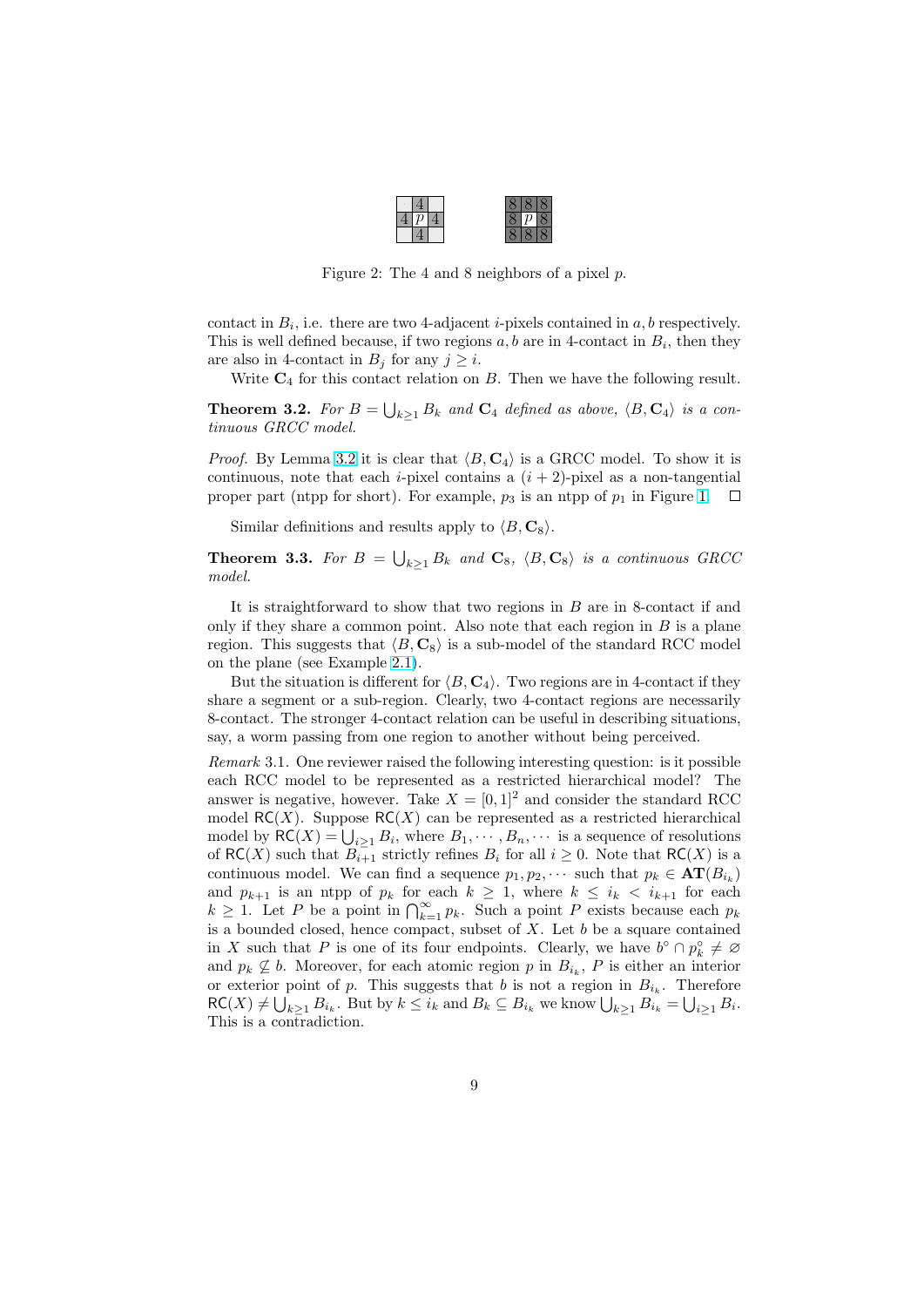<span id="page-9-0"></span>

Figure 3: The lower and upper approximation of a region a in the resolution  $B_1$ of a GRCC model B.

### 4 Spatial representation in a fixed resolution

In this section we discuss how spatial objects and their relation can be represented in a fixed resolution. In what follows, we suppose  $B$  is a GRCC model,  $B_1$  is a nontrivial resolution of B, and write  $AT(B_1)$  for its atoms set. This means we require  $\{0,1\} \subsetneq B_1 \subsetneq B$ .

#### 4.1 Rough regions

Since  $B_1$  is a proper subset of B, not all regions in B can have exact representations in  $B_1$ . We approximately represent all regions in B at the present resolution in a rough set [\[16\]](#page-22-0) manner. This method has been adopted by several authors in QSR (see e.g.  $[3, 5, 33]$  $[3, 5, 33]$  $[3, 5, 33]$  $[3, 5, 33]$  $[3, 5, 33]$ , but also see  $[1]$ ).

**Definition 4.1** (Lower and upper approximation). For a  $B$ -region  $x$ , we call  $u(x)$  ( $\eta(x)$ , resp.) the lower approximation (upper approximation, resp.) of x in  $B_1$ , where

$$
u(x) = \sum \{a \in B_1 : a \le x\},\tag{4}
$$

$$
y(x) = \prod_{i} \{a \in B_1 : a \ge x\}.
$$
 (5)

The above definition is well-defined since  $B_1$ , as a discrete sub-algebra of  $B$ , is closed under sums and products.

For any B-region x,  $\iota(x)$  is the largest B<sub>1</sub>-region contained in x and  $\iota(x)$  is the smallest  $B_1$ -region containing x. (see Figure 3) We can interpret  $\iota(x)$  as the  $B_1$ -interior of x, and  $y(x)$  as the  $B_1$ -closure of x. We stress that  $i(x)$  could be 0.

Since  $B_1$  is generated by its atoms set  $\mathbf{AT}(B_1)$ , we have the following results.

**Lemma 4.1.** For any  $B$ -region  $x$ , we have

$$
u(x) = \sum \{w \in \mathbf{AT}(B_1) : w \leq x\},\tag{6}
$$

$$
y(x) = \sum \{ w \in \mathbf{AT}(B_1) : w \cdot x \neq 0 \}.
$$
 (7)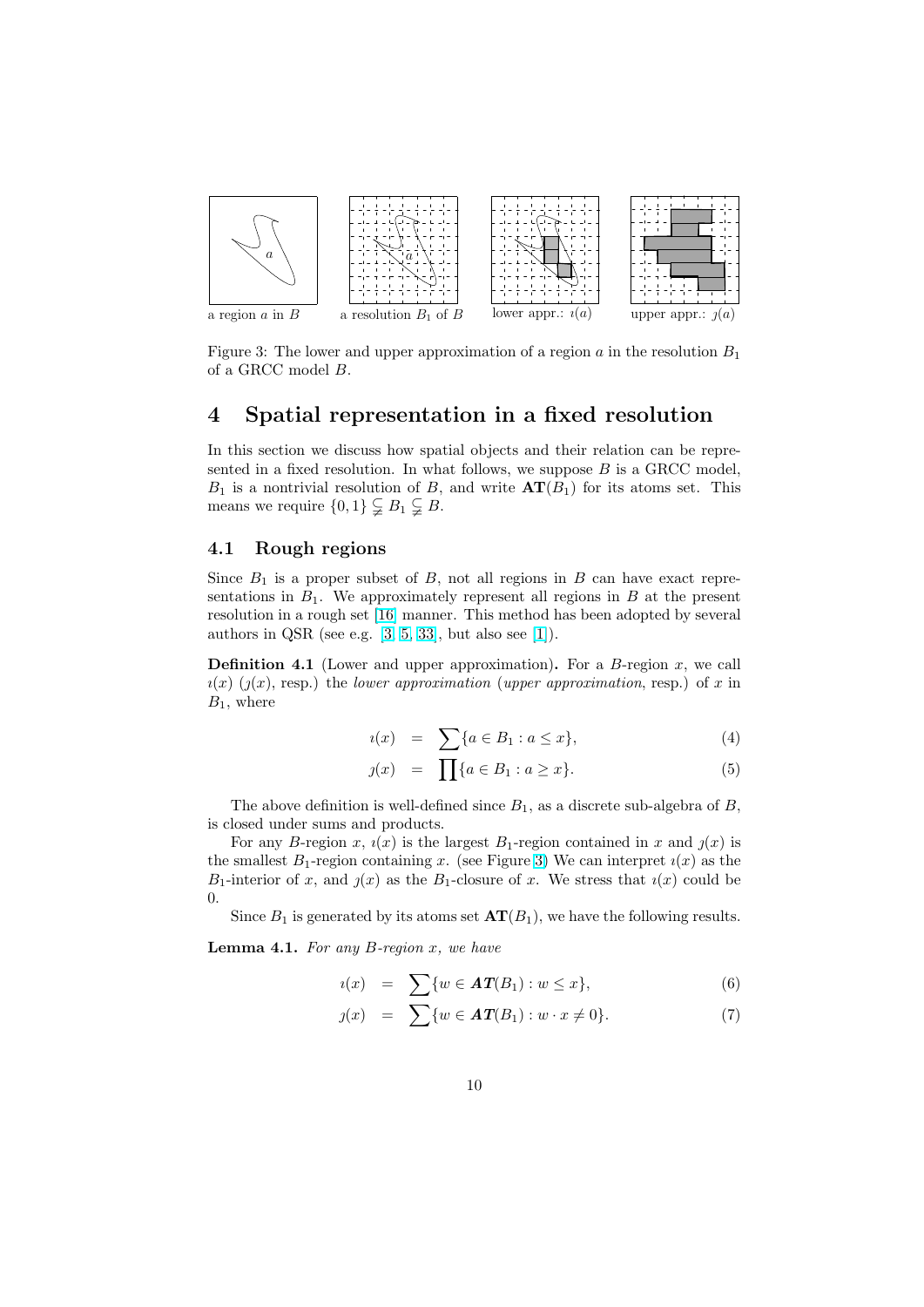In this paper we represent each region in  $x \in B$  as a pair  $(i(x), j(x))$  at the present resolution  $B_1$ , and call x a rough region in  $B_1$ . If x happens to be in  $B_1$ , we say x is a crisp region in  $B_1$ , and otherwise call x a vague region in  $B_1$ . Note that for a region x in B,  $x \in B_1$  if and only if  $i(x) = j(x)$ .

Remark 4.1. Our approach is similar to that of Worboys [\[33\]](#page-23-0) in the way spatial objects are represented in a fixed resolution. But Worboys [\[33\]](#page-23-0) allows more relaxed representations, where a region  $x$  may be represented as any pair  $(l(x), u(x))$  with the constraint  $l(x) \leq i(x) \leq j(x) \leq u(x)$ . The egg-yolk approach [\[3\]](#page-21-0), however, is developed directly on a continuous model and does not assume a discrete resolution.

### 4.2 Rough relations

The RCC5 mereological relations and the RCC8 topological relations are designed for crisp regions. In this section we describe ways of extending these relations to rough regions in a fixed resolution.

Suppose  $B$  is a GRCC model and  $B_1$  is a nontrivial resolution of  $B$ , i.e.  $\{0,1\} \subset B_1 \subset B$ . For a JEPD set of relations  $\mathcal{B}$  on crisp regions, we now extend relations in  $\beta$  to rough regions.

In the remainder of this paper, we require the lower approximation  $i(x)$  of a rough region  $x = (i(x), j(x))$  in  $B_1$  to be nonzero. This is natural since, given a fixed resolution, we usually are only interested in objects that can be precisely represented to a certain extent at the present resolution.

**Definition 4.2** (Rough relation). Given two regions  $x, y \in B$ , the rough relation R between  $x, y$  is represented as a 4-tuple

$$
\langle \rho(i(x), i(y)), \rho(j(x), j(y)), \rho(i(x), j(y)), \rho(j(x), i(y)) \rangle \tag{8}
$$

where  $\rho(u, v)$  is the *B*-relation between crisp regions u and v in  $B_1$ .

Remark 4.2. There are some other methods for approximately representing relations between rough regions, where some instead of all crisp relations in the above 4-tuple are considered. The lower approximation method (LAM) considers only the relation between  $i(x)$  and  $i(y)$ , while the upper approximation method (UAM) considers the relation between  $\chi(x)$  and  $\chi(y)$ . These two methods are rather imprecise. The lower-upper approximation method (LUAM) combines the previous two methods and consider both the relation between  $\iota(x)$ and  $i(y)$  and the relation between  $j(x)$  and  $j(y)$ .

We fix some notations here. In what follows, we denote rough relations by capital roman fonts  $R, S, T$  (and some times  $M, N$ ), and use corresponding bold fonts, often with subscripts, say  $\mathbf{R}_{ij}$ , to denote the crisp relations between their approximations. For a rough relation R, we write, respectively,  $\mathbf{R}_{u}$ ,  $\mathbf{R}_{u}$ ,  $\mathbf{R}_{u}$ ,  $\mathbf{R}_{u}$ ,  $\mathbf{R}_{u}$ for the B-relations between  $(i(x), i(y)), (j(x), j(y)), (i(x), j(y)),$  and  $(j(x), i(y)).$ This means  $R = \langle \mathbf{R}_{i1}, \mathbf{R}_{j1}, \mathbf{R}_{ij}, \mathbf{R}_{ji} \rangle$ .

Since each of  $\mathbf{R}_u$ ,  $\mathbf{R}_y$ ,  $\mathbf{R}_y$ ,  $\mathbf{R}_y$  can be any basic relation in  $\mathcal{B}$ , there are  $|\mathcal{B}|^4$  many possible rough relations between rough regions. A question that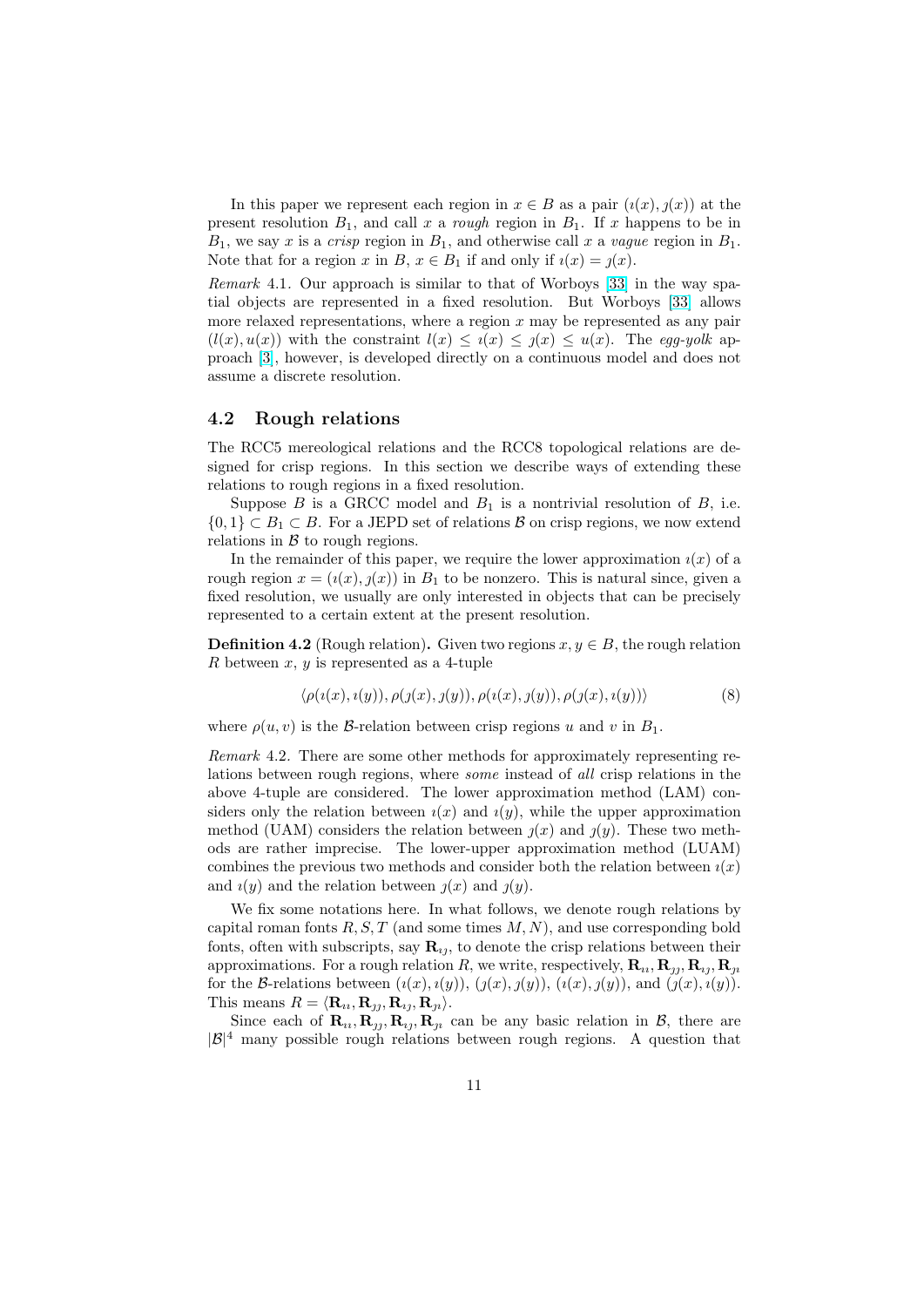arises naturally is to determine whether a 4-tuple  $R$  is realizable, i.e. there are two rough regions related by  $R$ . When  $\beta$  contains a large set of relations, the computation work is arduous and error-prone. For example, for the rather small RCC8 basic relations, we should check  $8^4 = 4096$  4-tuples. Fortunately, questions like this can be reformulated as a constraint satisfaction problem.

We take the RCC5 relations as an example, but the approach can be extended to other RCC systems. Our approach is based on the following theorem, which reduces the computation of realizable 4-tuples to a simple consistency checking work.

**Theorem 4.1.** An RCC5 4-tuple  $\langle \mathbf{R}_u, \mathbf{R}_{\eta}, \mathbf{R}_{\eta}, \mathbf{R}_n \rangle$  is a possible rough relation between two rough regions if and only if the following RCC5 constraint network Θ is consistent.

$$
\Theta = \{i(x)\mathbf{P}j(x), i(y)\mathbf{P}j(y), i(x)\mathbf{R}_{ii}(y), j(x)\mathbf{R}_{jj}(y), i(x)\mathbf{R}_{jj}(y), j(x)\mathbf{R}_{jj}(y)\}
$$

where  $\mathbf{R}_{u}, \mathbf{R}_{y}, \mathbf{R}_{v}, \mathbf{R}_{u}$  are all RCC5 basic relations.

*Proof.* Note that relations appeared in  $\Theta$  are in the set

 $S = {P, EQ, DR, PO, PP, PP^{\prime}}.$ 

This set is contained in  $\widehat{\mathcal{H}}_8$ , one maximal tractable fragment of RCC8 identified by Renz and Nebel [\[21\]](#page-22-0). Now since path-consistency decides consistency for any constraint network over  $\mathcal{H}_8$ , we can apply a path-consistency algorithm for each RCC5 4-tuple to decide whether it is a realizable rough relation.  $\Box$ 

There are  $5^4 = 625$  RCC5 4-tuples. But only 51 survive the above test. These 51 rough relations are those (46 cases) given in Table [7](#page-15-0) and the following

- $\langle$ **EQ, EQ, EQ, EQ** $\rangle$  (if x and y are two identical crisp regions),
- $\langle$ **EQ, PP, PP, EQ** $\rangle$  (if x is crisp and y is vague, and  $x = i(y)$ ),
- $\langle PP^{\vee}, \mathbf{EQ}, \mathbf{EQ}, PP^{\vee} \rangle$  (if x is crisp and y is vague, and  $x = j(y)$ ),
- $\langle EQ, PP^{\sim}, EQ, PP^{\sim} \rangle$  (the converse of the second case),
- $\langle PP, EQ, PP, EQ \rangle$  (the converse of third case).

Remark 4.3. Similar classifications have been made by Cohn and Gotts [\[3\]](#page-21-0) and Stell [\[27\]](#page-22-0) for *egg-yolk* regions, where an egg-yolk region in a continuous model B is a pair  $(r, s)$  such that  $r, s \in R$  and  $r \leq s$ . Assuming  $r \neq s$  and  $r, s > 0$ , Cohn and Gotts find 46 possible relations between egg-yolk regions, which are showed in Table [7.](#page-15-0) On the other hand, Stell shows that there are 85 realizable relations if  $0 \leq r \leq s$ . Note that r and s may be any region in B. This is different from our approach: We explicitly require a fixed resolution  $B_1$  and only consider egg-yolk regions in  $B_1$  instead of  $B$ . Moreover, in our approach each egg-yolk region in  $B_1$  is an approximation of some region in  $B$ . Furthermore, we use Theorem 4.1 to determine whether a 4-tuple is realizable. This is different from the approaches of Cohn and Gotts [\[3\]](#page-21-0) and Stell [\[27\]](#page-22-0).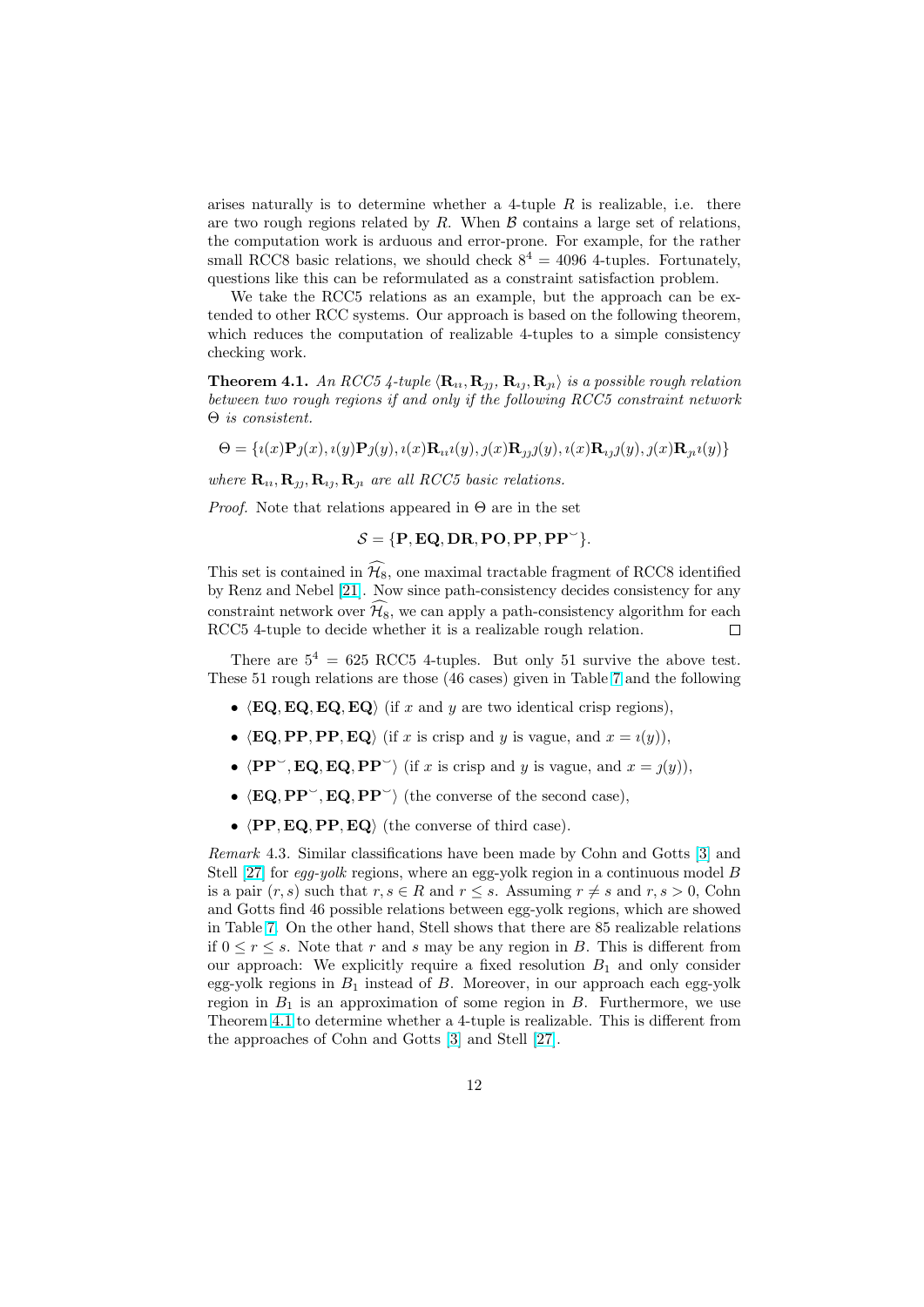| $\sqrt{2}$<br>$\sqrt{2}$<br>$\sqrt{2}$ | $\sqrt{2}$<br>$\langle \quad \rangle$ | $\sqrt{2}$             |
|----------------------------------------|---------------------------------------|------------------------|
| EQ                                     | $\bf PP$                              | $\bf PP$               |
| $\overline{\rm DR}$                    | DR                                    | DR                     |
| $\overline{\rm DR}$                    | $\bf PP$                              | P <sub>O</sub>         |
| DR                                     | P <sub>O</sub>                        | P <sub>O</sub>         |
| $\bf PP$                               | $\bf PP$                              | $\bf PP$               |
| $\mathbf{PP}^{\smile}$                 | EQ                                    | $\mathbf{PP}^{\smile}$ |
| $\mathbf{PP}^{\smile}$                 | PP                                    | PO                     |
| $\mathbf{PP}^{\smile}$                 | $\mathbf{PP}^{\smile}$                | $\mathbf{PP}^{\smile}$ |
| $\mathbf{PP}^{\smile}$                 | P <sub>O</sub>                        | P <sub>O</sub>         |
| PO                                     | $\bf PP$                              | P <sub>O</sub>         |
| PO                                     | PO                                    | PO                     |
|                                        |                                       |                        |

<span id="page-12-0"></span>Table 2: Relations between a crisp region and a vague region  $(i(x), i(y)) = (j(x), i(y)) \mid (j(x), j(y)) = (i(x), j(y)) \mid (x, y)$ 

Quite often it is desirable to make further classifications according to whether a and/or b is crisp in  $B_1$ . There are 4 cases. Recall that we assume  $i(x) > 0$ and  $u(y) > 0$ .

- c-c Both x and y are crisp regions. In this case,  $\rho(i(x), i(y)) = \rho(j(x), j(y)) =$  $\rho(i(x), j(y)) = \rho(j(x), i(y))$ , there are only 5 possible relations, viz. the 5 basic RCC5 relations.
- c-v x is crisp and y is vague. In this case,  $\rho(i(x), i(y)) = \rho(j(x), i(y))$  and  $\rho(j(x), j(y)) = \rho(i(x), j(y))$ , there are 11 possible relations, which are showed in Table 2.
- v-c x is vague and y is crisp. In this case,  $\rho(i(x), i(y)) = \rho(i(x), j(y))$  and  $\rho(j(x), j(y)) = \rho(j(x), i(y))$ , there are also 11 possible relations, which are showed in Table [3.](#page-13-0)
- v-v Both  $x$  and  $y$  are vague regions. This case corresponds to the egg-yolk calculus by Cohn and Gotts [\[3\]](#page-21-0). There are altogether 46 possible relations in this case (see Table [7\)](#page-15-0).

Remark 4.4. Suppose we adopt the lower-upper approximation method (LUAM), where the relation between x and y is approximately represented by  $\rho(i(x), i(y))$ and  $\rho(\eta(x), \eta(y))$ . There are at most 25 possible different relations. But since  $u(x) \leq \chi(x)$  and  $u(y) \leq \chi(y)$ , the relation pairs (**R**, DR) are impossible, where R can be either of EQ, PO, PP, PP<sup> $\sim$ </sup>. So using LUAM we obtain 21 possible relations. These are summarized in Table [6.](#page-14-0)

### 5 Reasoning in a fixed resolution

In this section we consider how to reason about information represented in a fixed resolution.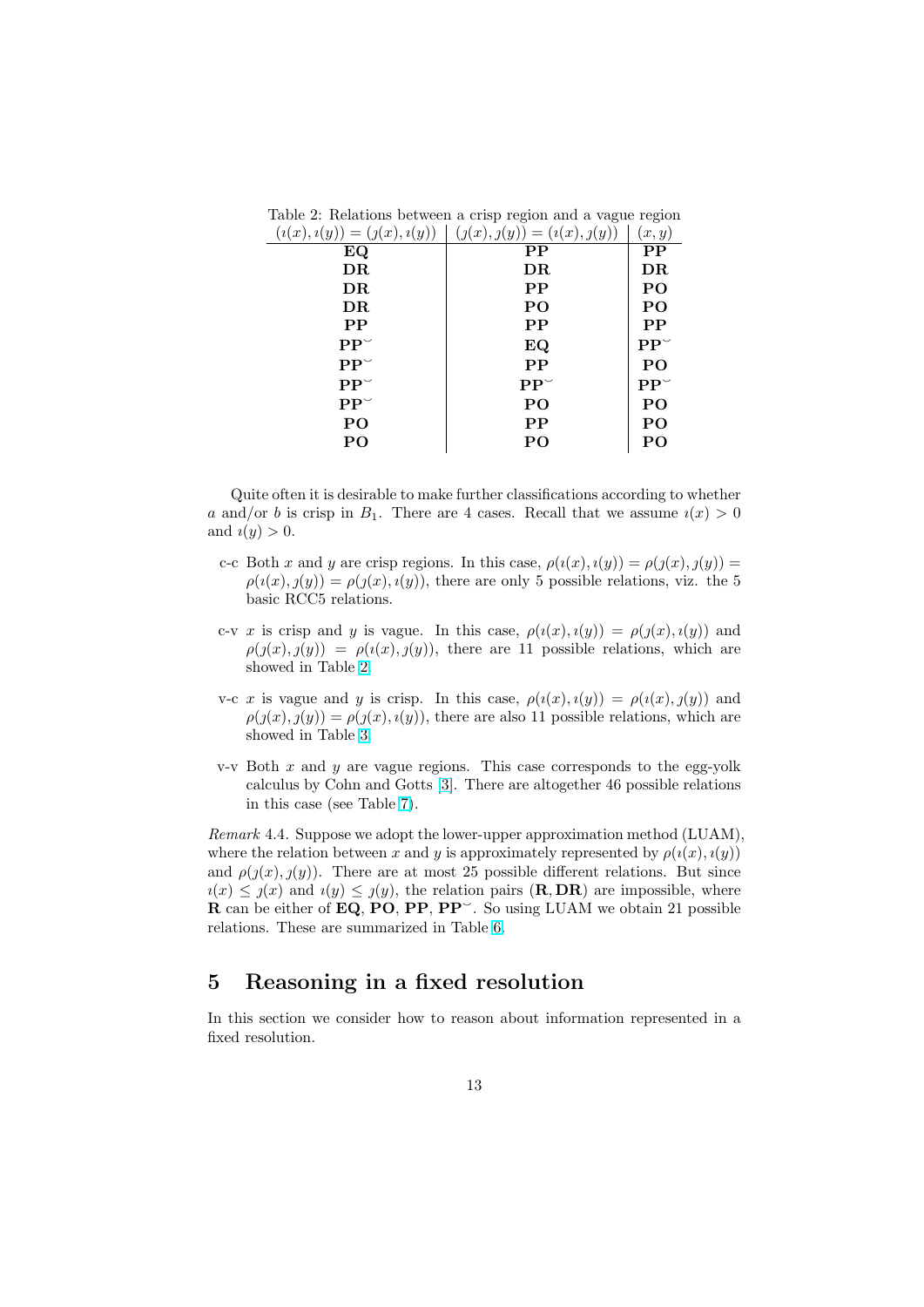| $\sqrt{2}$<br>$\sim$<br>$\langle \quad \rangle$ | $\sqrt{2}$<br>$\sqrt{2}$<br>$\sqrt{2}$ | $\lambda$<br>$\cdots$  |
|-------------------------------------------------|----------------------------------------|------------------------|
| EQ                                              | $\mathbf{P} \mathbf{P}^{\smile}$       | $\mathbf{PP}^{\smile}$ |
| $\overline{\rm DR}$                             | DR                                     | DR                     |
| $\overline{\rm DR}$                             | $\mathbf{PP}^{\smile}$                 | PO                     |
| $\overline{\rm DR}$                             | P <sub>O</sub>                         | PO                     |
| PP                                              | EQ                                     | PP                     |
| PP                                              | PP                                     | PP                     |
| PP                                              | $\mathbf{PP}^{\smile}$                 | PO                     |
| $\bf PP$                                        | PO                                     | PO                     |
| $\mathbf{PP}^{\smile}$                          | $\mathbf{PP}^{\smile}$                 | $\mathbf{PP}^{\smile}$ |
| PO                                              | $\mathbf{PP}^{\smile}$                 | P <sub>O</sub>         |
| PO                                              | PO                                     | PO                     |
|                                                 |                                        |                        |

<span id="page-13-0"></span>Table 3: Relations between a vague region and a crisp region  $(i(x), i(y)) = (i(x), j(y))$   $(j(x), j(y)) = (j(x), i(y))$   $(i, y)$ 

Suppose  $B$  is a GRCC model and  $B_1$  is a resolution of  $B$ . Given two rough regions  $x, y$  in  $B_1$ , suppose we know (or partially know) the rough mereological relation between  $x$  and  $y$ . Then what about the RCC5 relation between  $x$  and y? For example, if we know  $i(x)$ **DR** $i(y)$  and  $j(x) = j(y)$ , then what can be said about the RCC5 relation between  $x$  and  $y$ . Can they be discrete? Equal?

In what follows, we restrict our discussion to rough regions that have nonzero lower approximation. We have the following basic rules:

- (1) If  $x \leq y$ , then  $u(x) \leq u(y)$  and  $y(x) \leq y(y)$ ;
- (2) If  $x \geq y$ , then  $i(x) \geq i(y)$  and  $j(x) \geq j(y)$ .

More rules can be obtained by applying the basic rules together with the assumptions that  $i(x) > 0$  and  $i(y) > 0$ . Two examples are given below.

**Lemma 5.1.** If  $i(x)$ **DR** $i(y)$ , then  $x$ **DR** $y$  or  $x$ **PO** $y$ .

*Proof.* By the basic rules we know  $x \not\leq y$  and  $x \not\geq y$ . The conclusion follows directly. П

Under the assumption that each rough region has a nonzero lower approximation, we have the following lemma.

#### **Lemma 5.2.** Suppose  $y(x) = y(y)$ . Then x overlaps y.

*Proof.* This is because by  $i(x) > 0$  we have an atomic region  $w \in B_1$  such that  $w \leq i(x)$ . Note that w is also contained in  $j(y)$  since  $j(x) = j(y)$ . By Equations [6](#page-9-0) and [7,](#page-9-0) we have  $w \leq x$  and  $w \cdot y > 0$ . Therefore  $x \cdot y > 0$ , hence  $x \cdot y$ .  $\Box$ 

We summarize these rules in the following tables. In what follows, we say an RCC5 relation **R** is *definite* if it is a basic relation, and say **R** is *indefinite* if it is not.

Table [4](#page-14-0) asserts which RCC5 relation can hold between  $x$  and  $y$  if we know the definite RCC[5](#page-14-0) relation between  $i(x)$  and  $i(y)$ . Table 5 infers the RCC5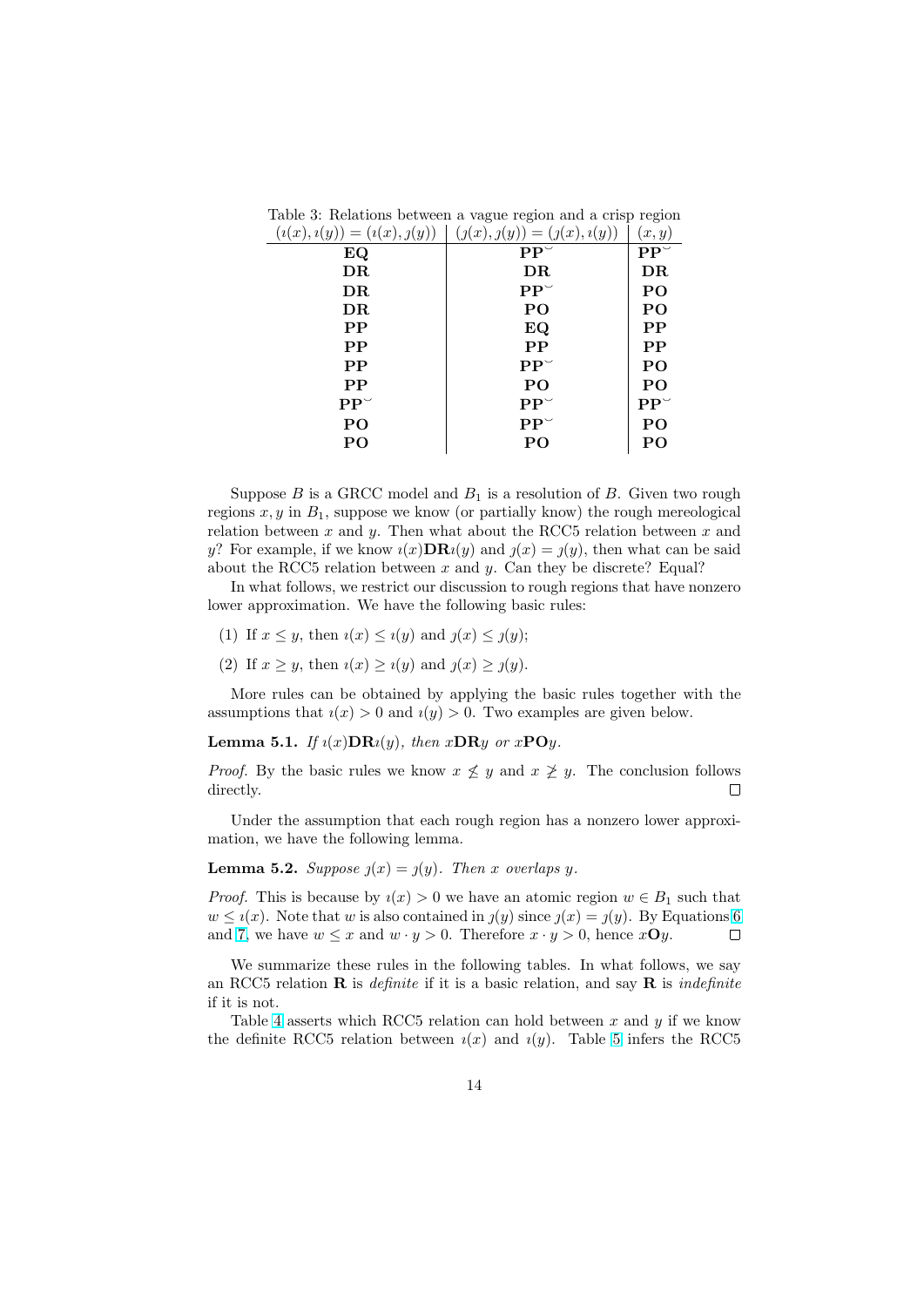<span id="page-14-0"></span>Table 4: Determining the RCC5 relations using lower approximation

| $(i(x), i(y))$ <b>EQ</b> DR |  | $\mathbf{PP}$ | $\mathbf{PP}^{\vee}$           | P <sub>O</sub>         |  |
|-----------------------------|--|---------------|--------------------------------|------------------------|--|
|                             |  |               | $(x, y)$   O PO,DR PO,PP PO,PP | $\mathbf{P}\mathbf{O}$ |  |

Table 5: Determining the RCC5 relations using upper approximation  $(y(x), y(y))$  **EQ DR PP PP**<sup>3</sup> **PO**  $(x, y)$  O DR PO,PP PO,PP PO,DR

relation between x and y given the definite RCC5 relation between  $\chi(x)$  and  $(y)$ . Table 6 combines the results of Table 4 and Table 5, where there are 8 (out of 21) situations that cannot lead to a definite RCC5 relation.

To obtain more precise information, we need to consider all relations in the 4-tuple  $\langle \mathbf{R}_u, \mathbf{R}_v, \mathbf{R}_u, \mathbf{R}_u \rangle$ . Recall in the last section we have divided the 51 (realizable) rough mereological relations into 4 groups according to whether a and/or b is crisp. There are altogether 73 cases: 5 for crisp-crisp regions, 11 for crisp-vague, and 11 for vague-crisp, and 46 for vague-vague. If  $a, b$  are both crisp, then  $\mathbf{R}_{1i} = \mathbf{R}_{1j} = \mathbf{R}_{1j} = \mathbf{R}_{1i}$  and the RCC5 relation between a, b is definite. Interestingly, if only one of  $a, b$  is crisp, then the RCC5 relation between  $a, b$  is also definite, see Table [2](#page-12-0) and Table [3.](#page-13-0) As for the 46 vague-vague rough relations, Table [7](#page-15-0) shows that 10 situations can lead to indefinite RCC5 relations.

From Tables [2,](#page-12-0) [3,](#page-13-0) [7,](#page-15-0) we can see that altogether nine RCC5 relations can hold between two rough regions. These are

$$
\mathbf{EQ}, \mathbf{DR}, \mathbf{PP}, \mathbf{PP}^{\sim}, \mathbf{PO}, \mathbf{O}, \{\mathbf{PO}, \mathbf{PP}\}, \{\mathbf{PO}, \mathbf{PP}^{\sim}\}, \{\mathbf{PO}, \mathbf{DR}\} \tag{9}
$$

There are 5 definite and 4 indefinite RCC5 relations. It is natural to classify the 73 rough relations into 9 groups, each of which leads to a (possibly indefinite) RCC5 relation.

Note that a row in Table [7](#page-15-0) can be explained as a rule. Take the first row as example. For any two regions  $x, y \in B$ , suppose  $\rho(i(x), i(y)) = \mathbf{EQ}$ ,  $\rho(j(x), j(y)) = \mathbf{EQ}, \ \rho(i(x), j(y)) = \mathbf{PP}, \text{ and } \rho(j(x), i(y)) = \mathbf{PP}^{\sim}$ . Then Ta-ble [7](#page-15-0) asserts that the RCC5 relation between  $x, y$  is **O**, which is an indefinite RCC5 relation. We also say that O is determined by the rough rela-

|             |             | $\eta(x), \eta(y)$ |          |                |                 |                 |
|-------------|-------------|--------------------|----------|----------------|-----------------|-----------------|
|             |             | EQ                 | $\rm DR$ | $\bf PP$       | $PP^{\vee}$     | PO              |
|             | EQ          | O                  |          | PO.PP          | $PO, PP^{\vee}$ | PO <sub>1</sub> |
|             | DR          | P <sub>O</sub>     | DR       | P <sub>O</sub> | PO.             | DR,PO           |
| (i(x),i(y)) | $\bf PP$    | PP,PO              |          | PP, PO         | P <sub>O</sub>  | P <sub>O</sub>  |
|             | $PP^{\vee}$ | $PP^{\sim}$ , PO   |          | PO.            | $PO, PP^{\sim}$ | PO              |
|             | PΟ          | PO                 |          | PO             | PΟ              | PO              |

Table 6: Determining the RCC5 relations using lower-upper approximation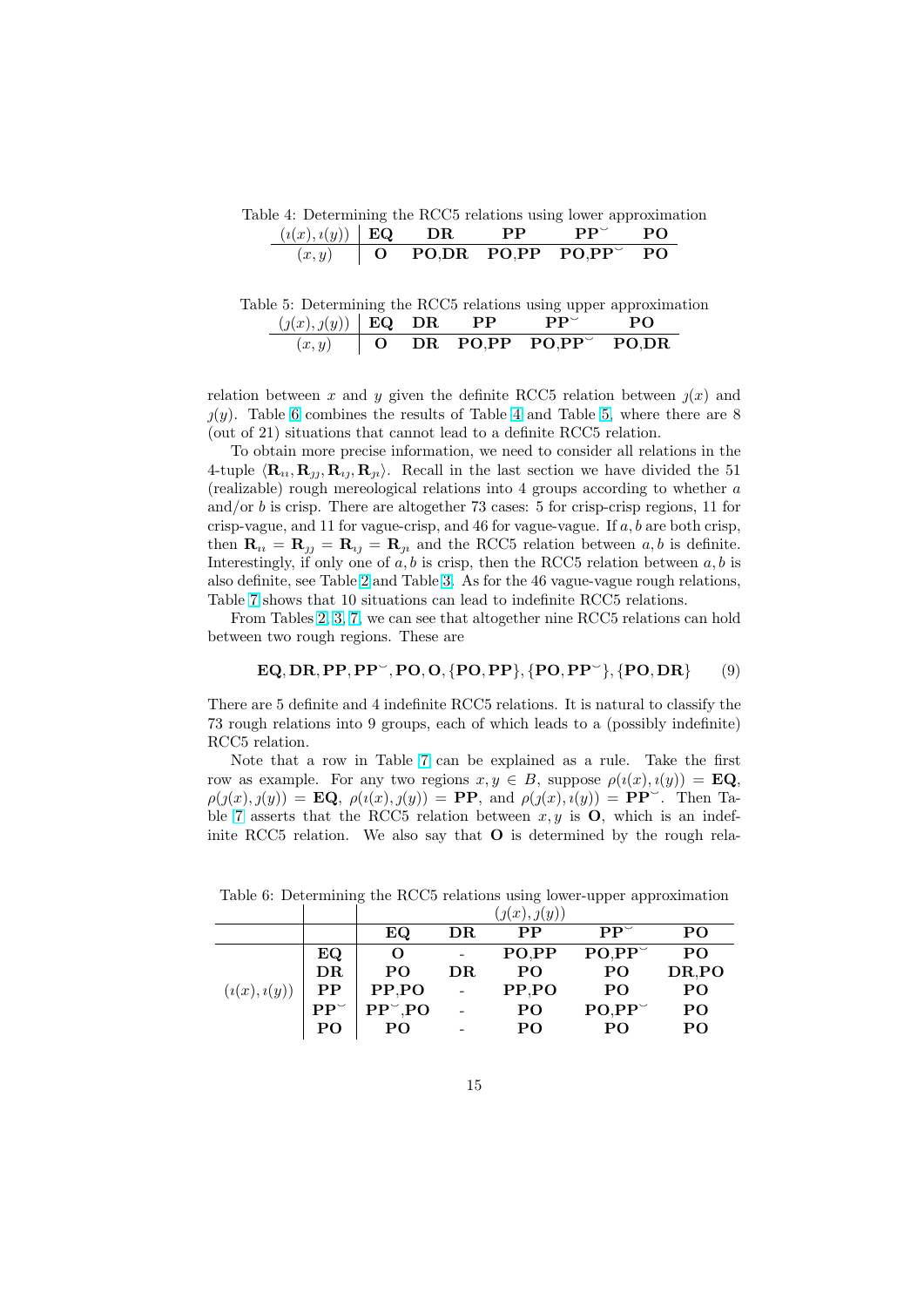| EQ                                | EQ                               | $\bf PP$                 | ${\bf PP}^\smallsmile$            | О                            |
|-----------------------------------|----------------------------------|--------------------------|-----------------------------------|------------------------------|
| EQ                                | $\bf{PO}$                        | $\bf PP$                 | ${\bf P}{\bf P}^\smallsmile$      | $\bf{PO}$                    |
| EQ                                | $\bf PP$                         | $\bf PP$                 | ${\bf P}{\bf P}^\smallsmile$      | PO,PP                        |
| EQ                                | $\mathbf{PP}^{\smile}$           | ${\bf PP}$               | ${\bf P}{\bf P}^\smallsmile$      | $PO,PP^{\sim}$               |
| $\overline{DR}$                   | EQ                               | $\overline{\text{PP}}$   | $\overline{\mathbf{PP}^{\smile}}$ | PO                           |
| ${\bf D}{\bf R}$                  | ${\bf PP}$                       | ${\bf PP}$               | DR                                | PO                           |
| DR                                | $\bf PP$                         | $\bf PP$                 | PO.                               | PO                           |
| DR                                | $\bf PP$                         | $\bf PP$                 | $\mathbf{P}\mathbf{P}^{\smile}$   | $\bf{PO}$                    |
| DR                                | $PP^{\vee}$                      | $\overline{\rm DR}$      | $PP^{\vee}$                       | $\bf{PO}$                    |
| DR                                | $\mathbf{PP}^{\smile}$           | $\mathbf{P}\mathbf{O}$   | ${\bf P}{\bf P}^\smallsmile$      | $\bf{PO}$                    |
| DR                                | $\mathbf{P} \mathbf{P}^{\smile}$ | $\bf PP$                 | ${\bf P}{\bf P}^\smallsmile$      | PO                           |
| $\overline{\rm DR}$               | $\bf{PO}$                        | $_{\rm DR}$              | ${\bf D}{\bf R}$                  | DR,PO                        |
| DR                                | $\bf{PO}$                        | DR                       | $\bf{PO}$                         | PO                           |
| $_{\rm DR}$                       | PO                               | $\overline{\rm DR}$      | $PP^{\vee}$                       | PO                           |
| DR                                | PO                               | PO                       | DR                                | PO                           |
| DR                                | $\overline{P}O$                  | $\bf{PO}$                | $\mathbf{PO}$                     | $\overline{P}O$              |
| DR                                | PO                               | PO                       | $\mathbf{P} \mathbf{P}^{\smile}$  | PO                           |
| DR                                | $\overline{P}O$                  | $\overline{\text{PP}}$   | $\overline{\text{DR}}$            | $\overline{P}O$              |
| DR                                | PO                               | PP                       | $\mathbf{PO}$                     | $\mathbf{PO}$                |
| DR                                | PO                               | ${\bf PP}$               | ${\bf P}{\bf P}^\smallsmile$      | PO                           |
| DR                                | $\overline{\rm DR}$              | $\overline{\rm DR}$      | DR                                | $\overline{\rm DR}$          |
| $\overline{\text{PP}}$            | $\overline{\mathbf{PO}}$         | $\overline{\text{PP}}$   | $\overline{PQ}$                   | $\overline{\mathbf{PO}}$     |
| $\bf PP$                          | $\overline{P}O$                  | $\bf PP$                 | $PP^{\sim}$                       | PO                           |
| ${\bf PP}$                        | ${\bf PP}$                       | ${\bf PP}$               | $\bf PP$                          | ${\bf PP}$                   |
| $\rm PP$                          | $\bf PP$                         | $\bf PP$                 | PO                                | PO,PP                        |
| ${\bf PP}$                        | ${\bf PP}$                       | ${\bf PP}$               | ${\bf EQ}$                        | $\bf PP$                     |
| $\bf PP$                          | $\bf PP$                         | $\bf PP$                 | ${\bf P}{\bf P}^\smallsmile$      | PO,PP                        |
| $\bf PP$                          | $\mathbf{PP}^{\smile}$           | $\bf PP$                 | $PP^{\vee}$                       | $\bf{PO}$                    |
| $\mathbf{PP}$                     | EQ                               | $\bf PP$                 | ${\bf P}{\bf P}^\smallsmile$      | PO,PP                        |
| $\overline{\mathbf{PP}^{\smile}}$ | $\overline{P}$ O                 | $\overline{PQ}$          | $\overline{\mathbf{PP}^{\smile}}$ | PO                           |
| ${\bf P}{\bf P}^\smallsmile$      | $\mathbf{P}\mathbf{O}$           | $\bf PP$                 | $PP^{\vee}$                       | $\bf{PO}$                    |
| ${\bf PP}^\smallsmile$            | $PP^{\vee}$                      | $PP^{\vee}$              | $\mathbf{PP}^{\smallsmile}$       | $PP^{\sim}$                  |
| ${\bf PP}^\smallsmile$            | $PP^{\vee}$                      | $\bf{PO}$                | $\mathbf{PP}^{\vee}$              | $PP^{\sim}$ ,PO              |
| ${\bf P}{\bf P}^\smallsmile$      | $\mathbf{PP}^{\smile}$           | EQ                       | $PP^{\vee}$                       | ${\bf P}{\bf P}^\smallsmile$ |
| ${\bf P}{\bf P}^\smallsmile$      | $\mathbf{PP}^{\smile}$           | $\bf PP$                 | ${\bf P}{\bf P}^\smallsmile$      | $PP^{\sim}$ ,PO              |
| $\mathbf{P} \mathbf{P}^{\smile}$  | ${\bf PP}$                       | $\mathbf{PP}$            | $\mathbf{PP}^{\vee}$              | $\bf{PO}$                    |
| $\mathbf{PP}^{\smallsmile}$       | EQ                               | $\mathbf{PP}$            | ${\bf P}{\bf P}^\smallsmile$      | $PP^{\sim}$ ,PO              |
| $\overline{PQ}$                   | $\overline{\mathbf{PO}}$         | $\overline{PQ}$          | $\overline{PQ}$                   | $\overline{\mathbf{PO}}$     |
| $\bf{PO}$                         | $\overline{P}O$                  | PO                       | ${\bf P}{\bf P}^\smallsmile$      | PO                           |
| PO                                | $\bf{PO}$                        | $\bf PP$                 | $\bf{PO}$                         | $\bf{PO}$                    |
| PO                                | PO                               | ${\bf PP}$               | $\mathbf{PP}^{\smile}$            | PO                           |
| $\bf{PO}$                         | $\mathbf{P} \mathbf{P}$          | $\bf PP$                 | $\bf{PO}$                         | $\bf{PO}$                    |
| PO                                | $\bf PP$                         | ${\bf PP}$               | ${\bf P}{\bf P}^\smallsmile$      | PO                           |
| PO                                | $PP^{\vee}$                      | PO                       | $PP^{\vee}$                       | $\overline{P}O$              |
| $\bf{PO}$                         | $PP^{\vee}$                      | $\mathbf{P} \mathbf{P}$  | $PP^{\vee}$                       | PO                           |
| PO                                | EQ                               | $\overline{\mathbf{PP}}$ | $PP^{\vee}$                       | PO                           |

<span id="page-15-0"></span>Table 7: Determining the RCC5 relations using rough relations  $(i(x), i(y))$   $(j(x), j(y))$   $(i(x), j(y))$   $(j(x), i(y))$   $(x, y)$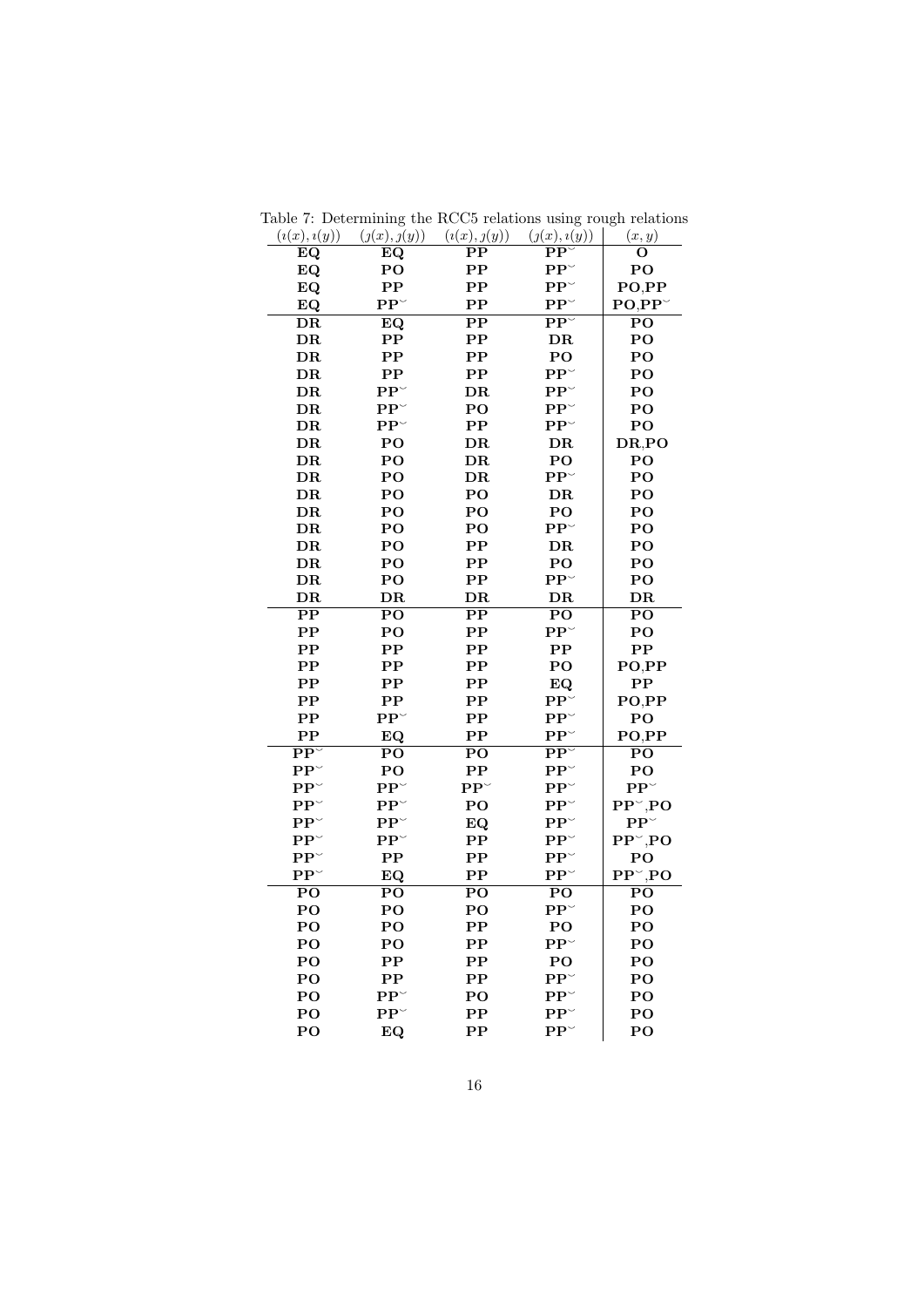tion  $\langle \mathbf{EQ}, \mathbf{EQ}, \mathbf{PP}, \mathbf{PP} \rangle$ . Another example. Row 12 of Table [7](#page-15-0) asserts that  $\{PO, DR\}$  is determined by the rough relation  $\langle DR, PO, DR, DR\rangle$ .

**Definition 5.1.** Let  $B_1$  be a resolution of a GRCC model B, and **R** an RCC5 relation. For two regions  $a, b$  in  $B$ , we say (the fact)  $a\mathbf{R}b$  can be determined at resolution  $B_1$  if and only if **R** can be determined by the rough relation  $\langle \rho(i(a), i(b)), \rho(j(a), j(b)), \rho(i(a), j(b)), \rho(j(a), i(b)) \rangle$ , where  $\rho(x, y)$  is the RCC5 basic relation between  $B_1$  regions  $x, y$ .

Given two rough regions  $a = (i(a), j(a)), b = (i(b), j(b)),$  the rough information are often not sufficient to decide the *definite* RCC5 relation between a, b. For example, suppose we know that  $i(a) = i(b) < j(a) = j(b)$ , and this is the only information we have about  $a, b$  at the present resolution. Then we do not know whether  $\alpha$  is a proper part of  $b$ —they may also be equal or partially overlap. But if we luckily know that  $\chi(a) \leq \chi(b)$  and  $\chi(a) < \chi(b)$ , then we are sure that a is a proper part of b. Moreover, if either  $q(a) \nleq i(b)$  or  $i(a) \nleq j(b)$ , then there are two possibilities: (i) a is not a proper part of b; or (ii) a may be (but we are not sure) a proper part of  $b$ . In other words, if  $a$  is really a proper part of b, then this fact can be ascertained at the current resolution if and only if we know  $\jmath(a) \leq \iota(b)$  and  $\iota(a) < \jmath(b)$ .

The following theorem summarizes when a definite RCC5 relation can be determined.

**Theorem 5.1.** Let  $B$  be a GRCC model and  $B_1$  be a non-trivial resolution of B. For two rough regions  $a, b$  in  $B<sub>1</sub>$ , we have

- 1. The fact  $a\mathbf{EQ}b$  can be determined at resolution  $B_1$  if and only if a, b are *identical crisp regions in*  $B_1$ ;
- 2. The fact aDRb can be determined at resolution  $B_1$  if and only if  $\jmath(a)$ DR $\jmath(b)$ ;
- 3. The fact a**PP**b can be determined at resolution  $B_1$  if and only if  $j(a) \leq i(b)$ and  $i(a) < j(b)$ ;
- 4. The fact a $\mathbf{PP}^{\smile}b$  can be determined at resolution  $B_1$  if and only if  $\iota(a) \geq$  $\jmath(b)$  and  $\jmath(a) > \iota(b)$ ;
- 5. The fact a**PO**b can be determined at resolution  $B_1$  if and only if the following conditions are satisfied:

 $- i(a) \nleq i(b)$  or  $j(a) \nleq j(b)$ ; and  $- i(a) \not\geq i(b)$  or  $j(a) \not\geq j(b)$ ; and  $- i(a) \cdot j(b) > 0 \text{ or } j(a) \cdot i(b) > 0.$ 

### 6 Generalization of a spatial configuration

In the above sections we considered ways to represent and reason with spatial information in a fixed resolution, where a region is represented as a pair in a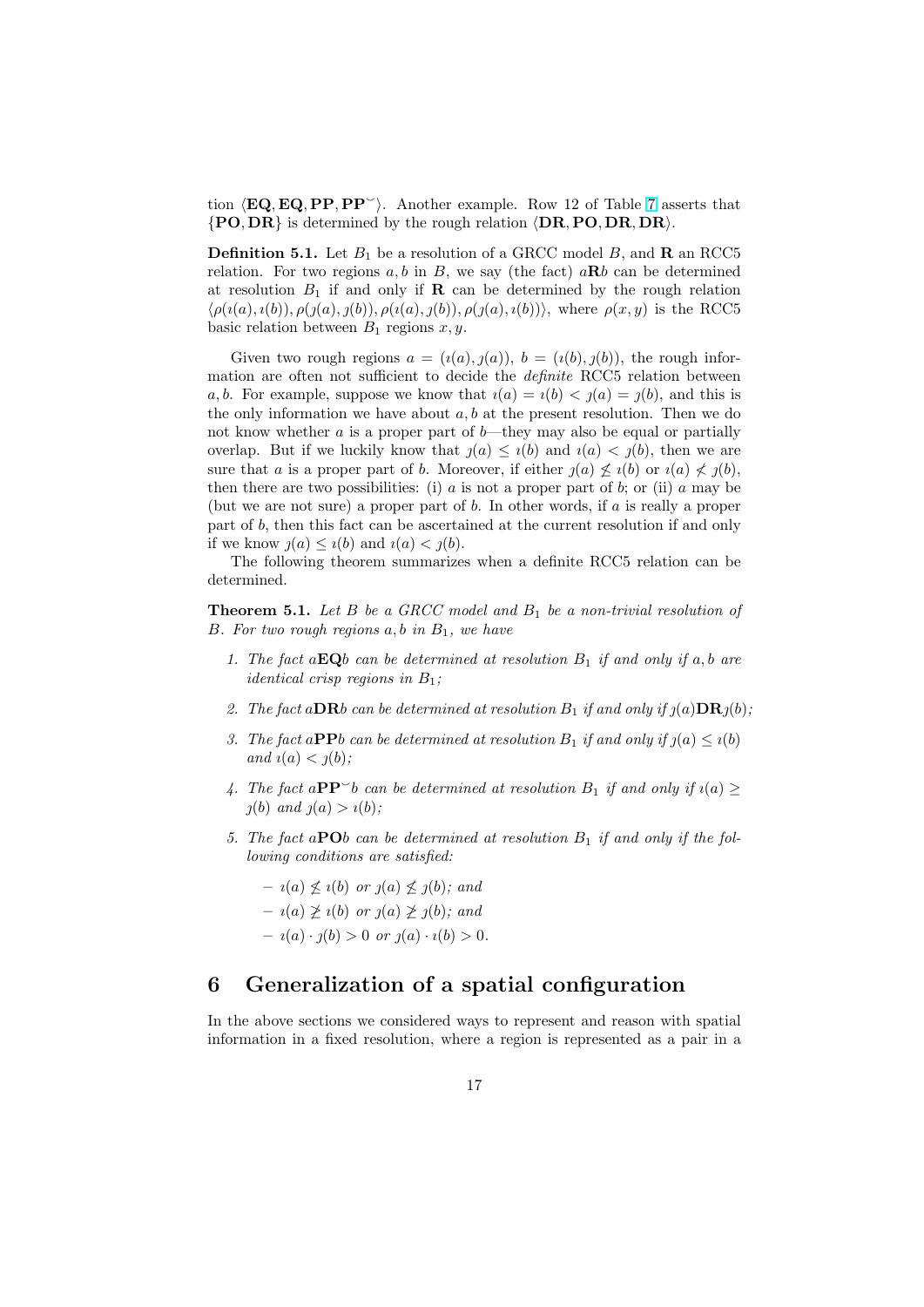resolution, and relations between rough regions are characterized by the 4-tuples of relations between their approximations.

In this section we consider, given a spatial configuration of  $n$  objects in a higher resolution, how to find another configuration of these objects in a coarser resolution while preserving the mereological relations. By 'spatial configuration' we mean a network of (crisp) regions in a spatial model, say the real plane or one of its resolution, where (mereological) relations among regions can be explicitly determined.

This question relates closely to map generalization in cartography and Geographic Information Science [\[31\]](#page-23-0), where the objective of generalization is to produce maps at coarser levels of detail without changing essential characteristics of underlying geographic information.

We now give a detailed description of the question. Suppose  $B$  is a continuous model and,  $B_1, B_2, \cdots, B_i, \cdots$  is a collection of finer and finer resolutions of B such that  $B = \bigcup_{i \geq 1} B_i$ . This means B is a restricted hierarchical spatial model (see Definition  $3\overline{.}4$ ).

Given a spatial configuration  $\Omega = \{x_1, x_2, \dots, x_n\}$  in B, suppose  $B_\lambda$  is the first resolution of B in which all  $x_i \in B_\lambda$ . Therefore, all  $x_i$  can be crisply represented in  $B_{\lambda}$ , but not all can be crisply represented in any coarser resolution. The question now is: "For a coarser resolution  $B_h$ , can we find a reasonable approximation  $x_i^* \in B_h$  for each i without changing their mereological relations?" By a reasonable approximation we mean  $x_i^*$  should be between the lower and upper approximation of  $x_i$  in  $B_h$ . Of course, the smaller h is the better.

**Definition 6.1.** For a spatial configuration  $\Omega = \{x_1, x_2, \dots, x_n\}$  in B, write  $\lambda = \lambda(\Omega)$  for the lowest level at which all  $x_i$  are crisp. We call a set of n crisp regions  $\Omega^* = \{x_1^*, x_2^*, \cdots, x_n^*\}$  at level  $h \leq \lambda$  a *generalization* of  $\Omega$  if the following conditions are satisfied:

- (1) The RCC5 relation between  $x_i^*$  and  $x_j^*$  is the same as that between  $x_i$  and  $x_j$   $(1 \le i, j \le n)$ .
- (2)  $i_h(x_i) \leq x_i^* \leq j_h(x_i)$   $(1 \leq i \leq n)$ , where  $i_h(x_i)$  and  $j_h(x_i)$  are, respectively, the lower and upper approximation of  $x_i$  at level h.

For a spatial configuration  $\Omega$ , set  $\kappa(\Omega)$  to be the lowest level at which all mereological relations between objects in  $\Omega$  can be determined. We first note that there may be no generalizations for  $\Omega$  at any level  $l \leq \kappa(\Omega)$ .

Indeed, consider the hierarchical spatial model  $(B, {B_l}_{l\geq 1})$  that is generated by hierarchical regular partitions of the unit square, as show in Figure [4,](#page-18-0) where  $B_0 = \{0, 1\}$  is the coarsest level of B,  $B_1, B_2, B_3$  are the first three levels of B. and  $p_i$   $(1 \le i \le 4)$  is a pixel at level 1, and  $p_{ij}$   $(1 \le i, j \le 4)$  is a pixel at level 2, and  $p_{ijk}$   $(1 \leq i, j, k \leq 4)$  is a pixel at level 3.

Now set

$$
x = p_1 + p_{412} + p_{413} + p_{421} + p_{424} \tag{10}
$$

$$
y = p_4 + p_{13} + p_{142} \tag{11}
$$

$$
z = p_1 + p_4 + p_{23} + p_{24} + p_{311} + p_{312} + p_{321} + p_{322}
$$
 (12)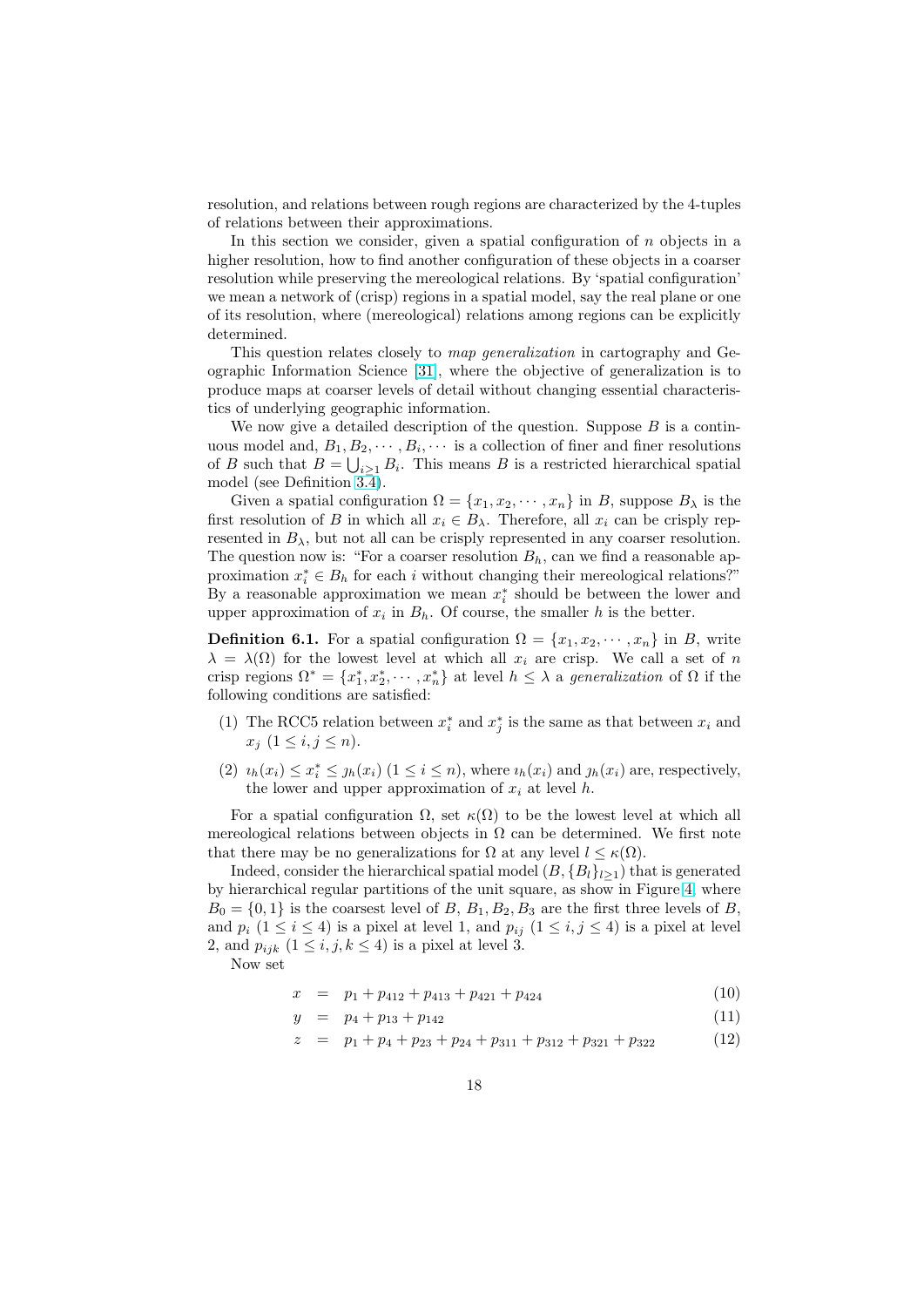<span id="page-18-0"></span>

Figure 4: A hierarchical spatial model and its first 3 levels.

See Figure [5](#page-19-0) for illustrations. Consider the spatial configuration  $\Omega = \{x, y, z\}.$ Clearly,  $x, y, z$  are vague at levels 1 and 2, and crisp at level 3. Note that  $xPOy$ ,  $xPPz$ , and  $yPPz$ . These relations can be determined at level 1, namely  $\kappa(\Omega) = 1$ . This is because, at level 1,

$$
(i_1(x), j_1(x)) = (p_1, p_1 + p_4)
$$
  
\n
$$
(i_1(y), j_1(y)) = (p_4, p_1 + p_4)
$$
  
\n
$$
(i_1(z), j_1(z)) = (p_1 + p_2, p_1 + p_2 + p_3 + p_4)
$$

where we add to operators  $\imath$  and  $\jmath$  a subscript, here 1, to indicate the level at which the region is lower or upper approximated.

We claim that  $\Omega$  has no generalization at level  $\kappa(\Omega) = 1$ . To show this, suppose  $\{x^*, y^*, z^*\}$  is a generalization of  $\Omega$  at level 1. Then

$$
p_1 = i_1(x) \leq x^* \leq j_1(x) = p_1 + p_4
$$
  
\n
$$
p_4 = i_1(y) \leq y^* \leq j_1(y) = p_1 + p_4
$$
  
\n
$$
p_1 + p_4 = i_1(z) \leq z^* \leq j_1(z) = p_1 + p_2 + p_3 + p_4
$$

Since  $x^*, y^*, z^*$  are crisp regions in  $B_1, x^*$  and  $y^*$  must be either  $p_1$  or  $p_1 + p_4$ . But if  $x^* = p_1$ , then  $x^* \leq y^*$ ; if  $x^* = p_1 + p_4$ , then  $x^* \geq y^*$ . Both cases contradict  $x^* \mathbf{PO} y^*$ , which follows from the assumption that  $\{x^*, y^*, z^*\}$  is a generalization of Ω.

Although generalizations cannot be found for all spatial configuration  $\Omega$  at level  $κ(Ω)$ , we can certainly find a generalization at level  $κ(Ω) + 1$ . To prove this result, we need the following lemma, where two regions  $x, y$  are k-equivalent, written  $x \sim_k y$ , if they have the same lower and upper approximation at level k, i.e.  $i_k(x) = i_k(y)$  and  $j_k(x) = j_k(y)$ .

**Lemma 6.1.** Suppose  $(B, \{B_l\}_{l\geq1})$  is a restricted hierarchical spatial model, where each pixel at level l contains more than one sub-pixels at level  $l + 1$ . Then, for any region  $x \in B$  and for any resolution  $B_k$ , we can find a crisp region  $x^*$  in  $B_{k+1}$  such that  $x^* \sim_k x$ .

*Proof.* To construct a region  $x^*$  which is k-equivalent to x, our idea is, roughly speaking, reserving all  $(k+1)$ -pixels that are contained in x, and deleting at least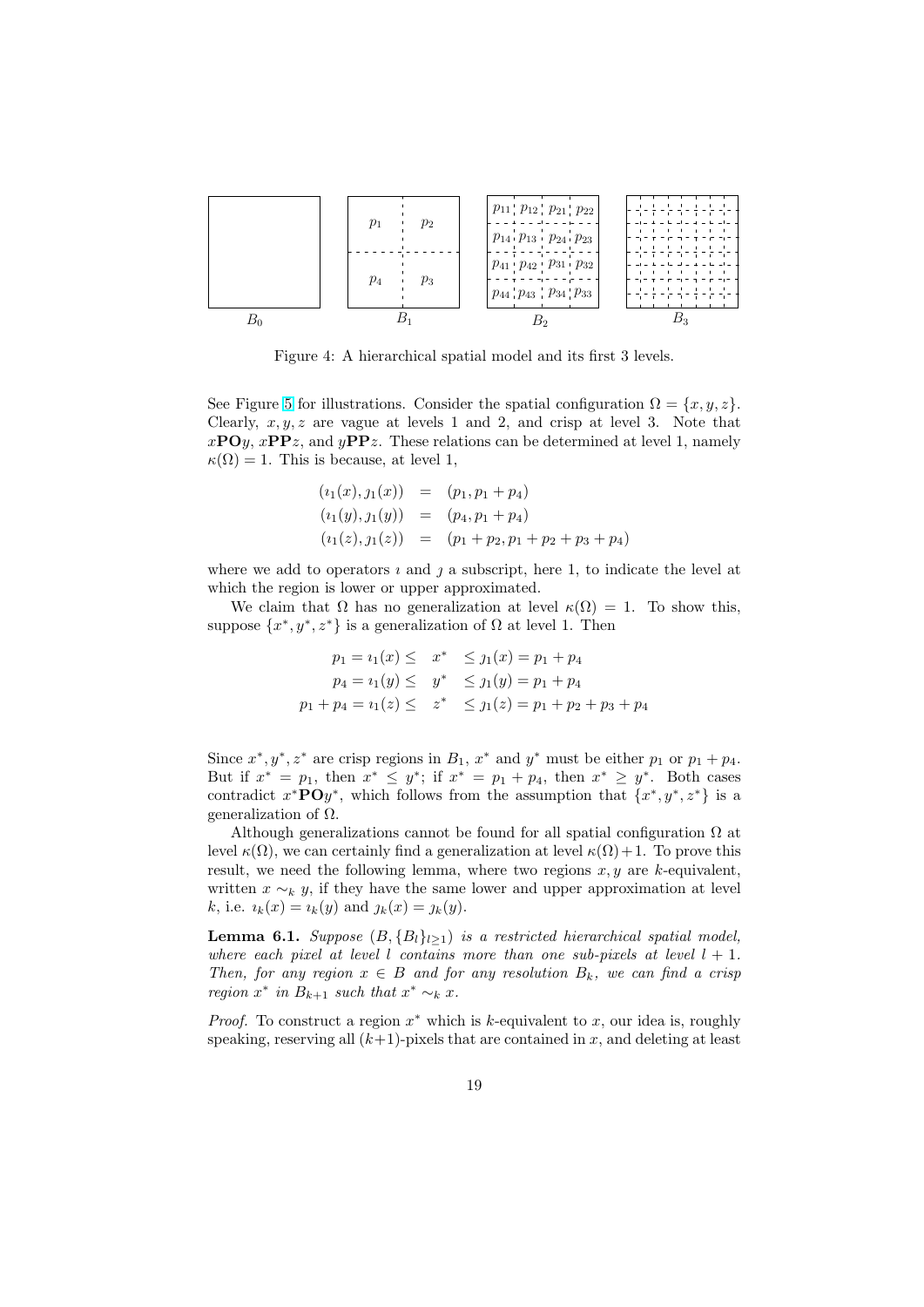<span id="page-19-0"></span>

Figure 5: A spatial configuration  $\Omega = \{x, y, z\}.$ 

one  $(k + 1)$ -pixel from a k-pixel that is at the 'boundary' of x. More precisely, we choose for each k-pixel w a set, written  $X_w$ , of its sub-pixels at level  $k + 1$ . Write  $S(w)$  for the set of sub-pixels of w at level  $k + 1$ . Then

- if  $w \leq x$ , set  $X_w = S(w)$ ;
- if  $w \cdot x = 0$ , set  $X_w = \emptyset$ ;
- if  $0 \lt w \cdot x \lt w$ , set  $X_w$  to be a nonempty proper subset of  $S(w)$  which contains all sub-pixels  $w'$  that is contained in  $x$ .

The last case is possible since there is more than one sub-pixel in  $S(w)$  and not all sub-pixels are contained in  $x$ .

sub-pixels are contained in x.<br>Now sum up all sub-pixels in  $\bigcup \{X_w : w \text{ is a } k\text{-pixel}\}\.$  The result  $x^*$  is a crisp region in  $B_{k+1}$  which is k-equivalent to x.  $\Box$ 

Also note that each  $x^*$  constructed as above is also between the lower and upper approximations of x at level  $k + 1$ , i.e.  $u_{k+1}(x) \leq x^* \leq y_{k+1}(x)$ . We now arrive at the main result of this section:

**Theorem 6.1.** Suppose  $(B, \{B_l\}_{l>1})$  is a restricted hierarchical spatial model, where each pixel at level l contains more than one sub-pixel at level  $l + 1$ . Then for any spatial configuration  $\Omega$ , we have a generalization of  $\Omega$  at any level  $k \geq$  $\kappa(\Omega) + 1$ , where  $\kappa(\Omega)$  is the coarsest level at which relations among regions in  $\Omega$  can be determined.

*Proof.* Suppose  $\Omega = \{x_1, x_2, \dots, x_n\}$ . For each level  $k \geq \kappa(\Omega) + 1$ , we now construct a realization of  $\Omega$  at level k. For each  $x_i$ , by Lemma [6.1,](#page-18-0) we can find a crisp region  $x_i^*$  at level k which is  $(k-1)$ -equivalent to  $x_i$ . We claim that  ${x_1^*, x_2^*, \cdots, x_n^*}$  is a realization of  $\Omega$  at level k. To show this, we only need to prove that the RCC5 relation between  $x_i^*$  and  $x_j^*$  is the same as that between  $x_i$ and  $x_j$ . Recall that the relation of  $x_i$  and  $x_j$  can be determined at level  $\kappa(\Omega)$ . Now, since the rough relation of  $x_i^*$  and  $x_j^*$  at level k is the same as that of  $x_i$ and  $x_j$ , the relation between  $x_i^*$  and  $x_j^*$  can also be determined at level  $\kappa(\Omega)$ , which can only be the relation of  $x_i$  and  $x_j$ .  $\Box$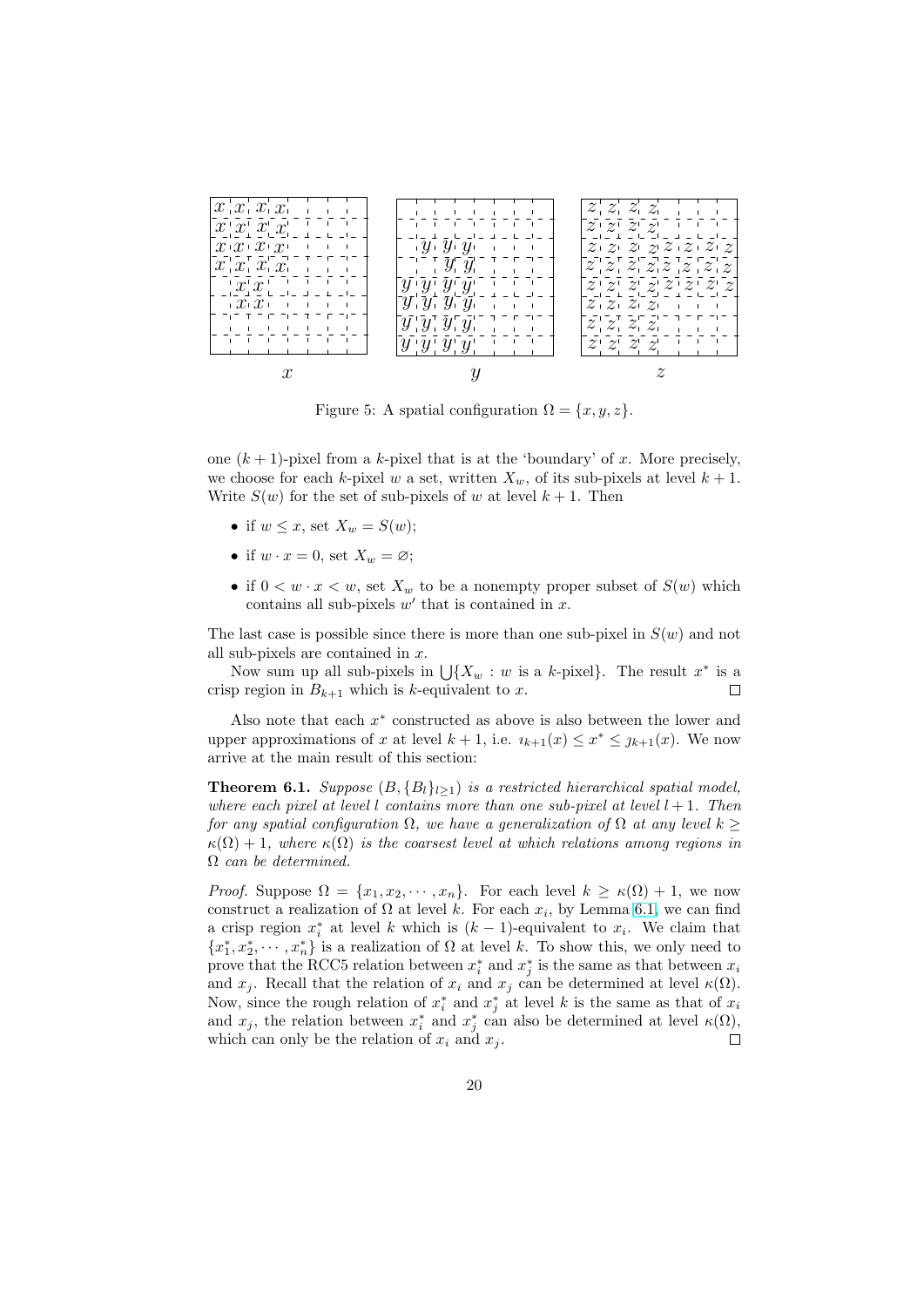Obviously, computing the answer is of lower polynomial complexity.

Now return to the example described in Figure [5.](#page-19-0) Set  $x^* = p_1 + p_{41}, y^* =$  $p_4 + p_{13}, z^* = p_1 + p_4 + p_{23} + p_{24} + p_{31}$ . Then  $\{x^*, y^*, z^*\}$  is a generalization of  $\Omega$  at level  $2 = \kappa(\Omega) + 1$ .

### 7 Conclusions and further work

In this paper we have proposed a framework for hierarchical representation and reasoning about topological information. In our hierarchical spatial model, each region is represented as rough regions at various levels of details. Mereological relations between rough regions are characterized by the RCC5 relation between lower and upper approximations. We gave rules (Table [7\)](#page-15-0) for determining the RCC5 relation between two rough regions using simply the rough relation between the rough regions. We also gave a method for constructing mereological generalizations of spatial configuration at coarser levels of details.

Although only RCC5 relations were discussed in this paper, our approach also applies to RCC8 and other RCC systems of relations. We take the view that, for rough regions, mereological relations are more important than finer topological distinctions. This is partially because rough RCC8 relations rarely provide information for us to differ TPP from NTPP, and to differ from EC from DC, where a rough RCC8 relation between two rough regions  $a, b$  is a 4tuple  $\langle \rho(i(a), i(b)), \rho(j(a), j(b)), \rho(i(a), j(b)), \rho(j(a), i(b)) \rangle$  with  $\rho(x, y)$  the RCCS basic relation between  $x$  and  $y$ . In our opinion, it is not necessary to make finer topological distinctions until we know the definite mereological relation.

There are several directions for further work.

An important reasoning problem we have not discussed is the problem of deciding the consistency of a rough relation network. The solution to this problem can be based either on the RCC5 composition table or on a rough RCC5 composition table.

Winter [\[32\]](#page-23-0) proposes a method for hierarchically determining the mereological relation between two quadtree regions. It is our future work to extend this and other hierarchical reasoning techniques to general hierarchical models.

### Acknowledgements

This work was partially supported by the Alexander von Humboldt Foundation, the NSFC (60673105, 60321002, 60496321), a DFG grant (No. 623/1-3), and the DFG project Logospace as part of the collaborative research center SGB/TR-8 "Spatial Cognition". We also gratefully acknowledge the invaluable suggestions of three anonymous referees.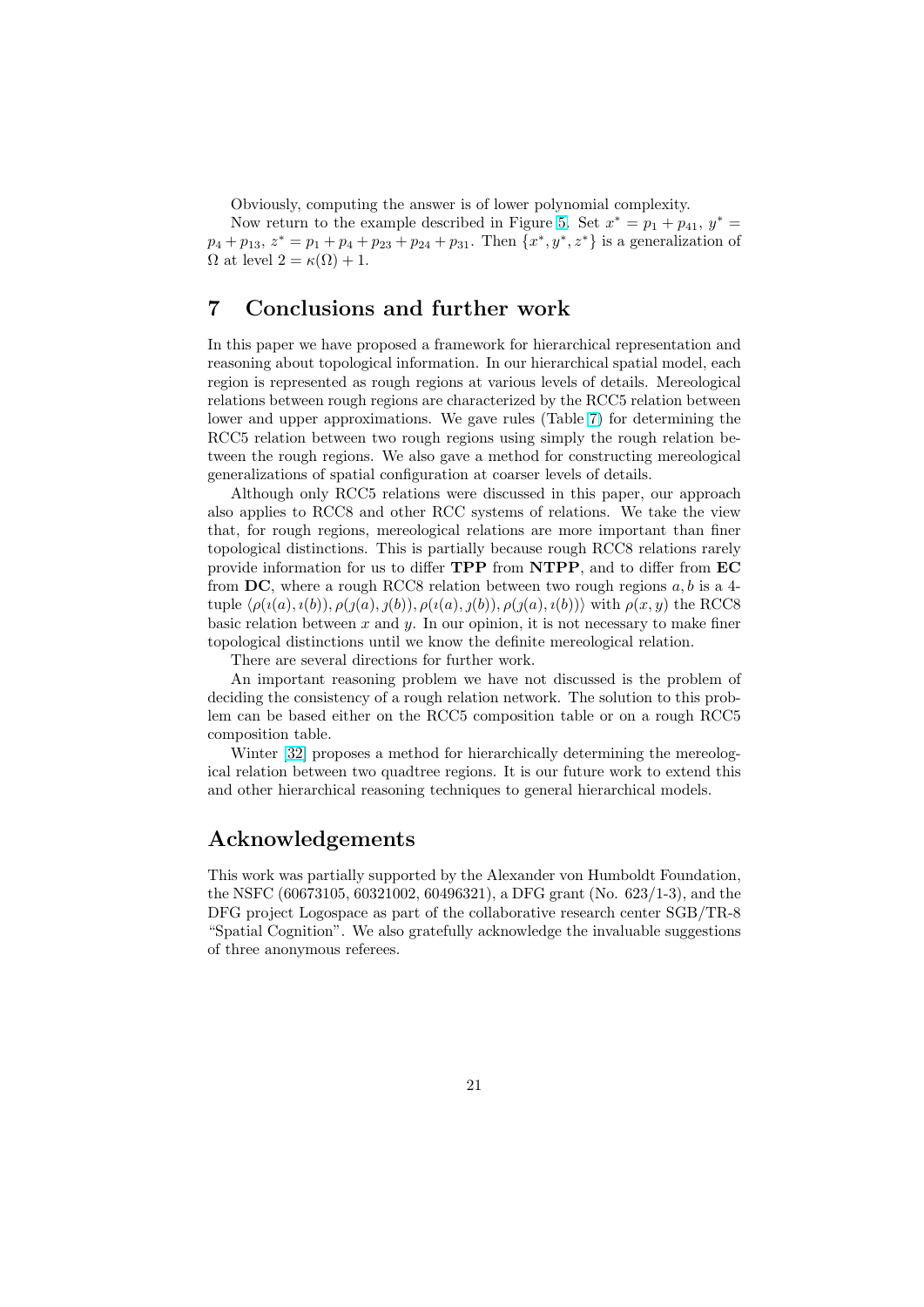### <span id="page-21-0"></span>References

- [1] T. Bittner and J.G. Stell. A boundary-sensitive approach to qualitative location. Annals of Mathematics and Artificial Intelligence, 24:93–114, 1998.
- [2] A. Car. Hierarchical spatial reasoning: a geocomputation method. In Proceedings of the 3rd International Conference on GeoComputation, 1998. Available via: [http://www.geocomputation.org/1998/18/gc\\_18.htm](http://www.geocomputation.org/1998/18/gc_18.htm).
- [3] A.G. Cohn and N.M. Gotts. The 'egg-yolk' representation of regions with indeterminate boundaries. In P. Burrough and A.M. Frank, editors, Proceedings, GISDATA Specialist Meeting on Geographical Objects with Undetermined Boundaries,. Francis Taylor, 1996.
- [4] Z. Cui, A.G. Cohn, and D.A. Randell. Qualitative and topological relationships in spatial databases. In D. Abel and B.C. Ooi, editors, Advances in Spatial Databases, LNCS 692, pages 293–315. Springer Verlag, Berlin, 1993.
- [5] I. Düntsch, E. Orłowska, and H. Wang. Algebras of approximating regions. Fundamenta Informaticae, 46:71–82, 2001.
- [6] I. Düntsch, H. Wang, and S. McCloskey. A relation-algebraic approach to the Region Connection Calculus. Theoretical Computer Science, 255:63–83, 2001.
- [7] I. Düntsch and M. Winter. A representation theorem for Boolean contact algebras. Theoretical Computer Science (B), 347:498–512, 2005.
- [8] M.J. Egenhofer and J. Sharma. Topological relations between regions in  $\mathbb{R}^2$ and  $\mathbb{Z}^2$ ; In SSD'93: Proceedings of the Third International Symposium on Advances in Spatial Databases, pages 316–336, London, UK, 1993. Springer-Verlag.
- [9] A. Galton. The mereotopology of discrete space. In C. Freksa and D. Mark, editors, Spatial Information Theory. Cognitive and Computational Foundations of Geographic Information Science, International Conference COSIT'99, pages 251–266, Berlin, 1999. Springer.
- [10] J.R. Hobbs. Granularity. In A.K. Joshi, editor, *Proceedings of the 9th* International Joint Conference on Artificial Intelligence, pages 432–435. Morgan Kaufmann, 1985.
- [11] B. Jahne, H. Haussecker, and P. Geissler, editors. Handbook of Computer Vision and Applications. Academic Press, 1999.
- [12] R.W. Langacker. Foundations of Cognitive Grammar, Vol. 1 Theoretical Prerequisites. Stanford University Press., Stanford, CA, 1987.
- [13] S. Li and M. Ying. Region Connection Calculus: Its models and composition table. Artificial Intelligence,  $145(1-2)$ :121-146, 2003.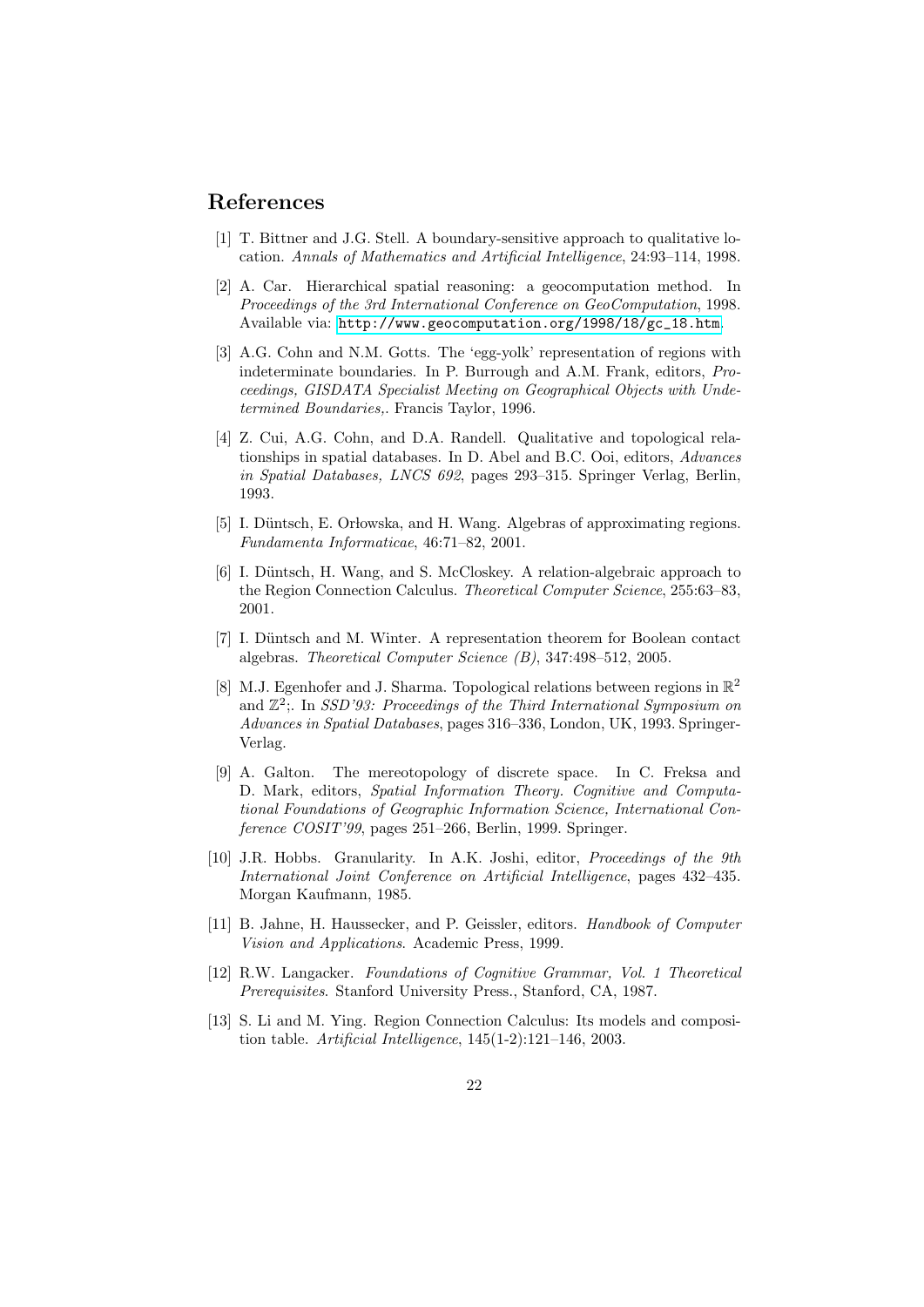- <span id="page-22-0"></span>[14] S. Li and M. Ying. Generalized Region Connection Calculus. Artificial Intelligence, 160(1-2):1–34, 2004.
- [15] C. Masolo and L. Vieu. Atomicity vs. infinite divisibility of space. In C. Freksa and D. Mark, editors, Spatial Information Theory. Cognitive and Computational Foundations of Geographic Information Science, International Conference COSIT'99, pages 235–250, Berlin, 1999. Springer.
- [16] Z. Pawlak. Rough sets : theoretical aspects of reasoning about data. Kluwer Academic Publishers, Dordrecht, 1991.
- [17] F.P. Preparata and M.I. Shamos. Computational Geometry: An introduction. Springer, 1993.
- [18] D.A. Randell and A.G. Cohn. Modelling topological and metrical properties of physical processes. In R.J. Brachman, H.J. Levesque, and R. Reiter, editors, First International Conference on the Principles of Knowledge Representation and Reasoning, pages 55–66, Los Altos, 1989. Morgan Kaufmann.
- [19] D.A. Randell, Z. Cui, and A.G. Cohn. A spatial logic based on regions and connection. In B. Nebel, W. Swartout, and C. Rich, editors, Proceedings of the 3rd International Conference on Knowledge Representation and Reasoning, pages 165–176, Cambridge, MA, 1992. Morgan Kaufmann.
- [20] J. Renz. Qualitative spatial reasoning with topological information, volume 2293 of LNAI. Springer-Verlag, Berlin, Germany, 2002.
- [21] J. Renz and B. Nebel. On the complexity of qualitative spatial reasoning: A maximal tractable fragment of the Region Connection Calculus. Artificial Intelligence, 108:69–123, 1999.
- [22] A. Rosenfeld. Digital topology. American Mathematical Monthly, 86:621– 630, 1979.
- [23] A.J. Roy and J.G. Stell. A qualitative account of discrete space. In M.J. Egenhofer and D.M. Mark, editors, Proceedings of Second International Conference of Geographic Information Science, GIScience 2002, LNCS 2478, pages 276–290, Berlin, 2002. Springer.
- [24] H. Samet. The Design and Analysis of Sptaial Data Structures. Addison-Wesley, Reading, Massachusetts, 1990.
- [25] M. Schneider. Design and implementation of finite resolution crisp and fuzzy spatial objects. Data & Knowledge Engineering,  $44(1):81-108$ ,  $2003$ .
- [26] J.G. Stell. Boolean connection algebras: A new approach to the Region-Connection Calculus. Artificial Intelligence, 122:111–136, 2000.
- [27] J.G. Stell. Part and complement: Fundamental concepts in spatial relations. Annals of Mathematics and Artificial Intelligence, 41(1):1–17, 2004.